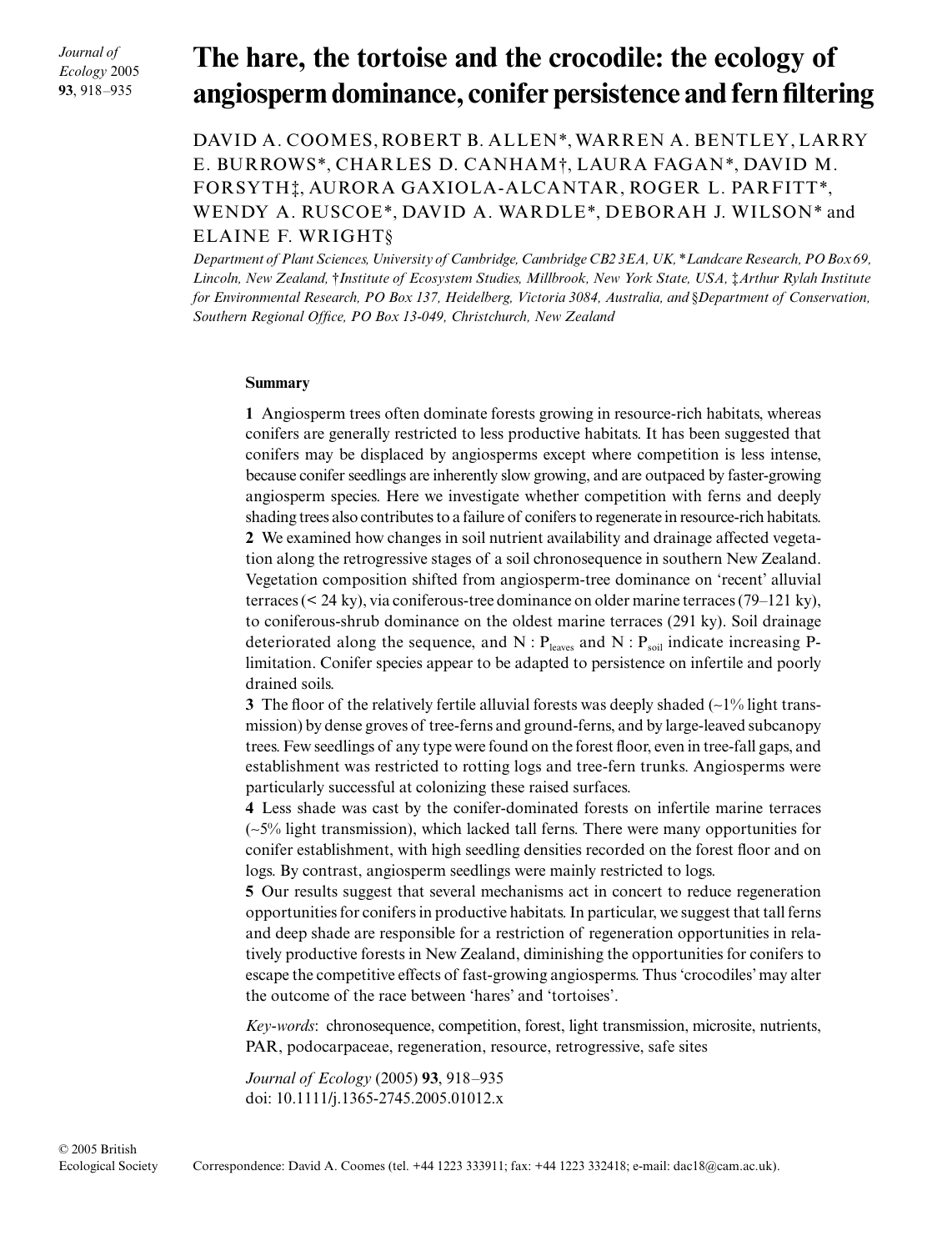*gradient*

*Resource competition and conifer distributions along a productivity* 

#### **Introduction**

Angiosperms first appeared in the Early Cretaceous, and rapidly assumed dominance of most terrestrial ecosystems (Raven 1977; Bond 1989; Midgley & Bond 1991). Their diversification and rise to dominance was associated with the virtual elimination of gymnosperms (including coniferous trees) from the tropics, and a decrease in gymnosperm abundance in many other terrestrial ecosystems. Conifers are now generally dominant only at high latitudes, in subalpine forests, in arid regions and on nutrient-poor or poorly drained soils (Ellenberg 1988), but the mechanisms that led to this displacement remain controversial (e.g. Becker 2000). Bond (1989) argued that the faster growth rates of angiosperms during the early regeneration phase gave them a formidable competitive advantage over conifers, and resulted in their dominance at productive sites. Conversely, 'conservative' traits favoured conifer persistence in less productive habitats; for example, their tough, long-lived needles are advantageous on nutrientpoor soils (Grime 1979; Lusk *et al*. 2003; Richardson *et al*. 2004), and their narrow tracheids are less likely to cavitate when frozen, enabling persistence in boreal regions (Sperry & Sullivan 1992).

However, the faster early growth rates of angiosperms are not, by themselves, a sufficient explanation for the competitive displacement of conifers, because spatial or temporal refugia may allow 'inferior competitors' to escape the negative effects of competition (Rees *et al*. 2001). First, some tree species can escape the competitive effects of faster growing species by having greater shade-tolerance (Toumey & Korstian 1937; Augspurger 1984; Pacala *et al*. 1996). Some conifer species are known to tolerate deep shade, including *Prumnopitys ferruginea* in New Zealand (Brodribb & Hill 1997), *Podocarpus nagi* in Japan (Kohyama & Grubb 1994), *Podocarpus nubigenus*in Chile, *Taxus baccata* in Europe (Bond 1989) and *Tsuga canadensis* in North America (Toumey & Korstian 1937); these species come to dominance in forests long after catastrophic disturbance (e.g. Enright & Ogden 1995). Secondly, 'inferior competitors' can persist by having superior colonization ability (Coomes & Grubb 2003). Thirdly, species with long-lived reproductive life stages may persist alongside superior competitors by taking advantage of opportunities for successful regeneration that arise infrequently in temporally variable environments (Chesson & Huntley 1997). For example, several species of conifer in New Zealand (mostly in the Podocarpaceae and Araucariaceae) are recognized as 'long-lived pioneers', which colonize extensively after catastrophic disturbance (such as volcanic ash deposition, landslide or earthquake) and then form conifer-dominated stands that persist for many hundreds or even thousands of years (Ogden & Stewart 1995). Pines in the northern hemisphere provide further examples of 'pioneer' conifer species, often associated with both primary and secondary succession (Christensen & Peet 1984; Richardson 2000; Walker &

© 2005 British Ecological Society, *Journal of Ecology*, **93**, 918–935

del Moral 2003). When conifers do not fit the 'general rule' of exclusion from relatively productive habitats, a better understanding of the underlying escape mechanisms may help resolve the biogeographical patterns.

We argue that conifers are generally less abundant in productive habitats because such habitats usually provide fewer (or less frequent) opportunities to escape competition from faster growing angiosperm trees (Veblen *et al*. 1995). One possible hypothesis is that forests in productive sites cast deeper shade, and thereby provide fewer opportunities for conifers to escape faster growing angiosperms. Under such conditions trees in general may (i) allocate more resources to leaf production, and so have greater leaf area with which to capture light (Chapin 1980; Tilman 1988), (ii) grow taller and attain greater stem basal area, and so intercept more light with their trunks and (iii) have increased shadetolerance, allowing shrubs and small trees to attain high densities in the forest understorey (Wright 1992; Burslem *et al*. 1996; Givnish 1999; Coomes & Grubb 2000). We argue that shade-tolerant species, in general, are able to establish on the forest floor of productive sites, but that light transmission is too low for seedlings to accrue height, and that they are either killed by other hazards (e.g. falling branches and animal activity) or do not gain a sufficient initial size advantage in the understorey to prevent overtopping by faster growing trees when a tree-fall gap forms above them.

Our alternative hypothesis is that conifers have fewer opportunities to escape angiosperm competitors in productive habitats, because increased competition from ground-layer plants restricts the numbers of microsites available for seedling establishment. Many studies indicate that shade-tolerant herbs and ferns can block the regeneration of certain species, and thus 'filter' which species are capable of regenerating (e.g. Takahashi 1997; Humphrey & Swaine 1997; Russell *et al*. 1998; George & Bazzaz 1999a, 1999b, 2003; Pages & Michalet 2003). Other studies have suggested that changes in the prominence of shade-tolerant herbs along productivity gradients could have important implications for forest dynamics (Veblen 1989). Combining these two lines of thought, could competition from shade-tolerant herbs and ferns operate as a differential filter on conifer and angiosperm seedlings in productive sites, and thereby contribute to a dearth of conifers in such locations?

The lowland temperate rain forests of New Zealand provide an excellent opportunity to explore the mechanistic basis for conifer distributions along productivity gradients, because many stands contain mixtures of conifer and angiosperm trees, sometimes in equal abundance (Wardle 1991; Enright & Ogden 1995; Ogden & Stewart 1995). Shade-tolerant ferns dominate the ground layer of these temperate rain forests, and suppress seedling establishment in some sites (June & Ogden 1975), although the effects of ferns on regeneration are not entirely negative for all species. Tree-ferns, in particular, may support large numbers of epiphytic seedlings on their trunks, and provide opportunities for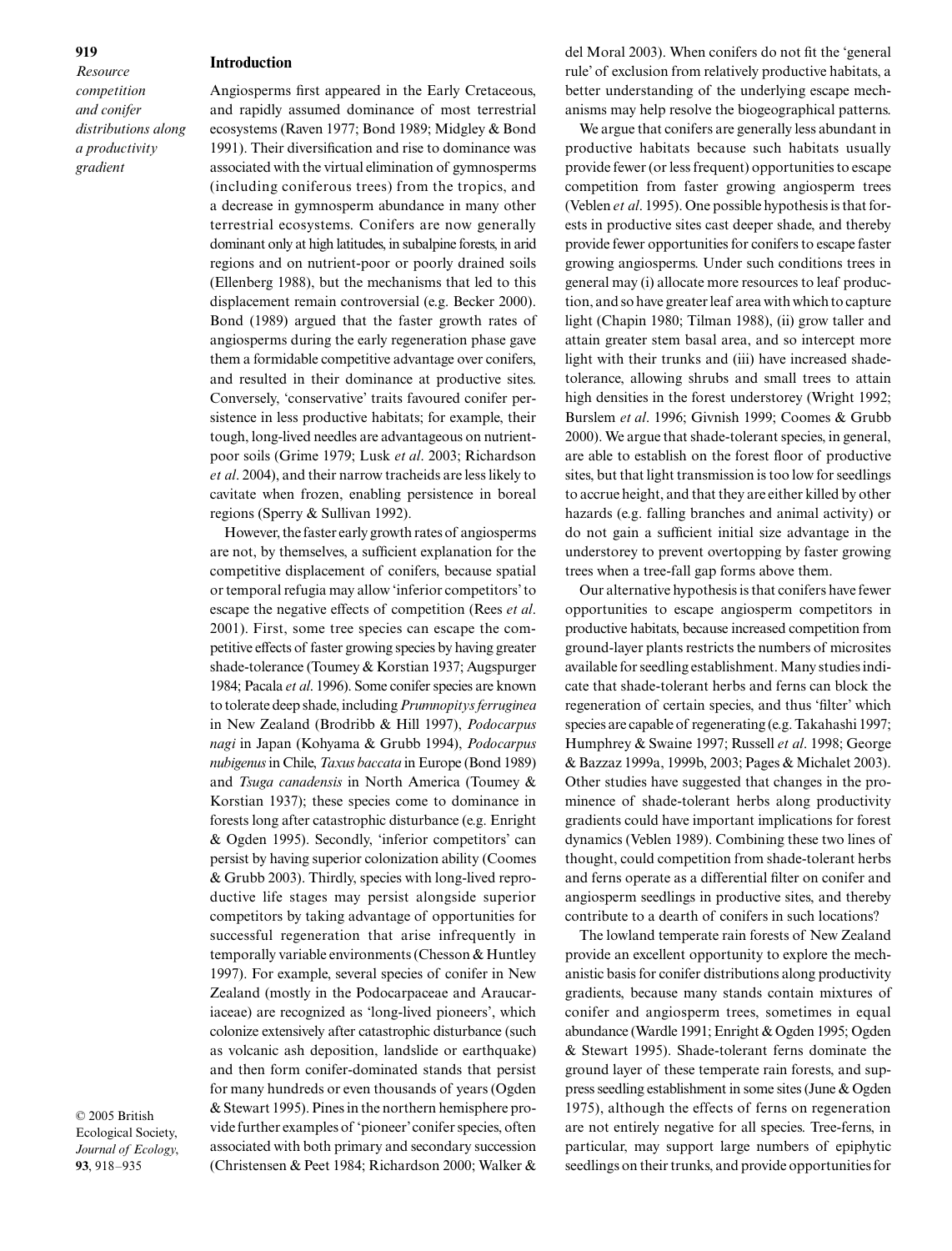certain species to regenerate successfully (Pope 1926; Beveridge 1973; Newton & Healey 1989). However, little is known about trends in fern cover and morphology along environmental gradients, so their influences on seedling establishment at the landscape scale are poorly understood. If ferns do act as a regeneration filter, then the dynamics of 'tortoise-like' conifers and 'hare-like' angiosperms (*sensu* Bond 1989) could be influenced by indirect competition from 'crocodile-like' ferns. Here, we quantify the extent to which conifer abundance changes along a soil chronosequence in southern South Island, New Zealand. We address our first hypothesis by determining the ways in which tree and fern-layer composition and structure vary along the soil chronosequence, and what consequences these changes have on light transmission. We then address our second hypothesis by determining how seedling densities vary among sites, and if there is evidence that conifers have fewer opportunities to escape competition in productive habitats.

## **Materials and methods**

## **STUDY AREA**

The study area is situated in the south-west of the South Island, New Zealand, in the Waitutu Ecological

Region of Fiordland National Park (46.4° S 167.2° E; Fig. 1). The area is characterized by a series of 13 uplifted marine terraces on soft Tertiary rock, each of which is overlain by granite gravels (pebbles that were part of rocky beaches), separated by steep scarps, which are former sea cliffs that have eroded and collapsed under gravity (Ward 1988). Each terrace corresponds to a period of relatively high sea levels, and the youngest is a Holocene raised beach close to sea level, while the oldest lies 12 km inland at an elevation of 1040 m and is estimated to be at least 900 000 years old (Ward 1988). The terrace sequence is intersected by two large rivers, the Waitutu and the Wairaurahiri, and several smaller streams. The two large rivers are bordered by narrow alluvial terraces that range in width from 100 m to 1500 m (Fig. 1). Soils close to the rivers are regularly refreshed by fresh alluvial deposition, but surfaces further away are much older and are no longer refreshed (Hewitt 1988).

We chose to contrast three vegetation types growing along the sequence of alluvial and marine terraces (terrace numbers follow Ward 1988): forests bordering the rivers (alluvial sites, denoted by A in Fig. 1), forests located on terraces 2–4 (terrace sites: T) and shrublands located on terrace 6 (shrubland sites: S). Alluvial surfaces are less than 24 000 years in age, terraces 2, 3 and 4 have been dated at 79 000 years, 99 000 years and 121 000



**Fig. 1** Map of study area in south-western South Island, New Zealand, showing a sequence of marine terraces and alluvial surfaces (adapted from Ward 1988). About 13 marine terraces have been formed by uplift during the Quaternary (of which terraces 2, 3, 4 and 6 are identified), forming a chronosequence dating back about 900 ky. Streams have dissected the marine terraces and deposited alluvial surfaces; the youngest alluvial surfaces border the rivers shown, while marine terrace 2 has been extensively reworked by rivers during the penultimate and antepenultimate glaciation. Permanently marked plots have been established in the alluvial forests bordering rivers (prefixed with 'A'), in forests on terraces 2, 3 and 4 (prefixed with 'T'), and in shrublands on terrace 6 (prefixed with 'S'). Filled circles indicate the position of ten 1.5-ha plots (suffixed with numbers), and open circles indicate the locations of 12 clusters of four 0.04-ha plots (suffixed with lower-case letters).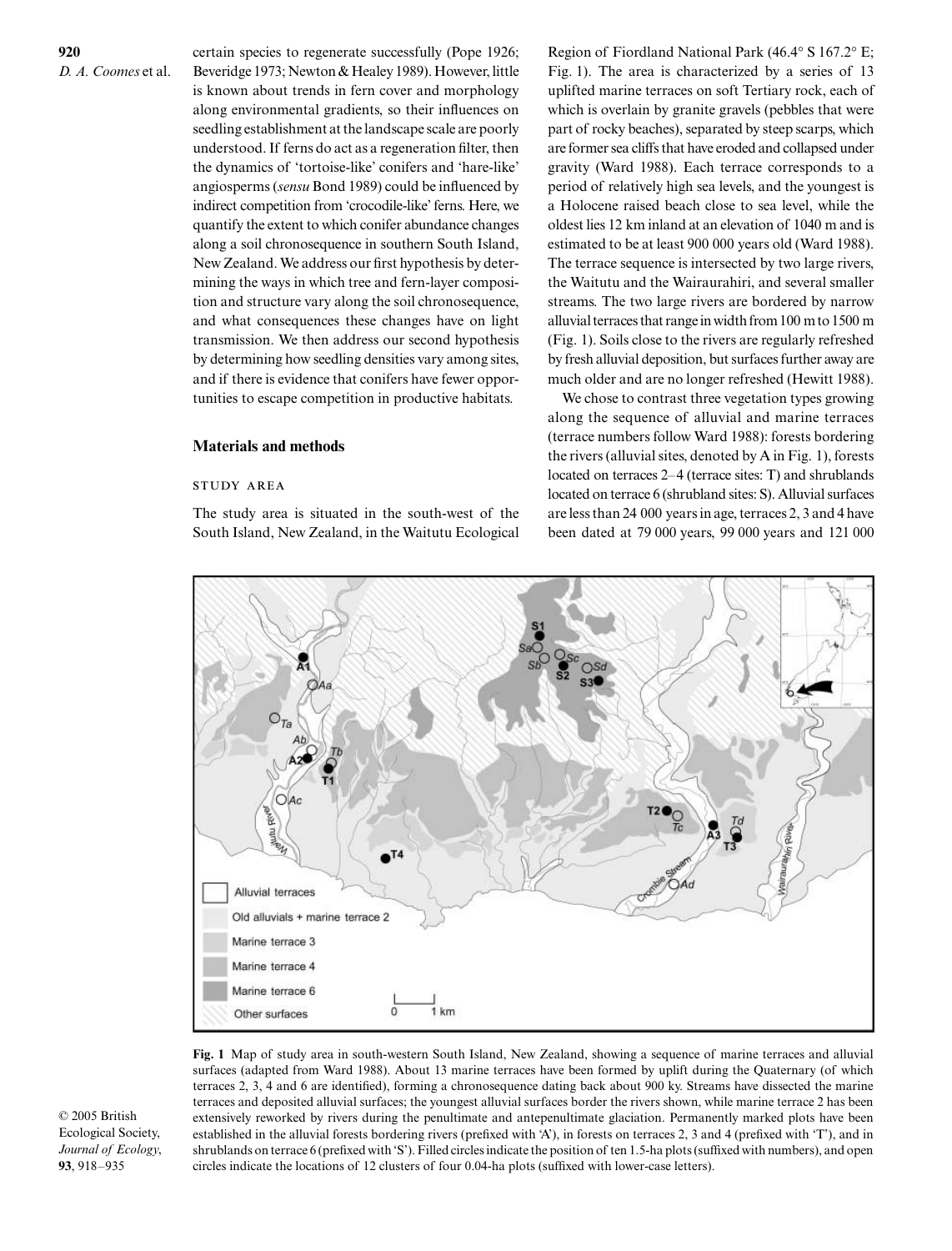*Resource competition and conifer distributions along a productivity gradient*

years, respectively, and terrace 6 has been dated at 291 000 years (Ward 1988). The youngest marine terrace forms only a narrow non-continuous strip immediately next to the ocean, so was avoided in this study. Previous work has shown that the ecosystem properties of terraces 2– 4 are non-distinguishable (Wardle *et al*. 2004), and the forests growing on them have similar structure. Elevation ranges from 300 m a.s.l. for terrace 6 to close to sea level for the alluvial terraces, so differences in air temperature may contribute to the differences in vegetation across the sites. However, these effects must be weak as the eroding escarpments around terrace 6 support large trees of all major species found lower in the terrace sequence.

The Waitutu terrace soils are generally silt loams, containing accumulations of quartzofeldspathic loess (Hewitt 1988; Mark *et al*. 1988), underlain by an apparently impermeable layer of consolidated granite pebbles at a depth of 40–100 cm. The terraces have only a slight slope, and annual rainfall is 1600–2400 mm (Ward 1988), so they are poorly drained, and the soils are often saturated. The climate is moderated by the influences of the surrounding oceans, so that winters are mild with snow infrequent in the lowlands. The mean January (summer) and July (winter) temperatures are 12 °C and 5 °C, respectively (Ward 1988).

## CONIFER ABUNDANCE AND ITS ENVIRONMENTAL CORRELATES

#### *Vegetation survey*

'Small' (0.04-ha) and 'large' (1.5-ha) permanent plots were established in each vegetation type, and different selection criteria were applied when locating these plots. In alluvial forests, the small plots (at sites Aa–d, Fig. 1) were selected to be representative of the most recent alluvial deposits, where there was little humus development (< 1 cm depth); all these plots were within 30 m of the river. The large plots  $(A1-3)$  were selected to be representative of the whole alluvial surface, and included older surfaces with deeper humus and some podzol development. In the terrace forests (T), small and large plots were selected to be representative of the predominant vegetation. In the terrace shrublands, which are characterized as ombrotrophic bogs (Mark *et al*. 1988), the small plots were concentrated on slightly raised hummocks, which supported shrubs  $(c. 1-3$  m tall) and short trees  $(< 6$  m tall), and avoided the hollows, which are permanently wet and dominated by *Sphagnum* and non-woody plants. The large plots were representative of the surface as a whole.

The small permanent plots  $(20 \times 20 \text{ m})$  were established in the austral summers of 2001/02 and 2002/03. In each of the vegetation types we selected four 1-ha sites, within each of which a cluster of four plots was established. On each 0.04-ha plot, all trees and tree-ferns with stems greater than 4.0 cm d.b.h. (diameter at breast height, 1.4 m) were tagged and their diameters measured with tape measures (Wiser *et al*. 2001). In addition, a full species list was recorded on each plot, using the

classification of Allan (1961) and Connor & Edgar (1987). Large plots (1.5 ha) were established in the austral summers of 2001/02 and 2002/03 (numbers in each vegetation type:  $A = 3$ ,  $T = 4$ ,  $S = 3$ ; Fig. 1). Twenty-four sampling points were set out at 20-m intervals on a grid within each of the  $100 \times 150$  m plots; at each of these points a PVC pipe was inserted into the ground, and these piezometers were visited sporadically to measure water-table depths (with a ruler). Light transmission and soil chemistry measurements were taken around these points (see below). All canopy trees of > 10 cm d.b.h and all subcanopy (palatable) trees of > 2.5 cm d.b.h. in each large plot were mapped by triangulation from control points, using an Impulse 500 station (Laser Technology Inc., Colo., USA). Additionally, all tree-ferns > 2.0 m in height were mapped and their heights and diameters recorded. Vegetation was not mapped in the three large shrubland plots, but maximum vegetation heights were recorded within a 2-m radius of each piezometer.

#### *Growth rates*

Growth in each vegetation type was compared by stem increment measurements obtained by tree-ring analyses. No tree species was found on all three surfaces. In January 2003, we took cores from randomly selected trees of *Weinmannia racemosa* on alluvial plot Ac (24 stems), and on terrace forest plots T1, T2 and T3 (64 stems). We also took cores from randomly selected *Nothofagus solandri* var. *cliffortioides* growing on T1 and T3 (111 stems), and took discs in the vicinity of S1, S2 and S3 (44 stems). Cores were extracted at breast height, glued into mounts and sanded until the growth rings were clearly observable under a binocular microscope. The age of each tree was estimated from its rings, and growth was estimated by dividing stem radius by age.

#### *Soil chemistry*

Soil samples were taken in February 2002 at each of 24 sampling points in a subsample of large permanent plots on each vegetation type  $(A = 2, T = 4$  and  $S = 2$ plots). Soils were collected from three areas on the perimeter of a circle of 1-m radius centred on a sampling point, and pooled for analysis. After discarding identifiable fragments of litter, a  $15 \times 15$  cm block of the F/H layer was cut with a knife from each of the three areas, and all three blocks were placed into a single polythene bag (i.e. were pooled for analysis). The depth of the F/H layer was measured in each hole with a tape measure. Next, three mineral soil samples (each 0–15 cm deep and 58 mm in diameter) were extracted from each of the three areas, and were placed together into a second polythene bag. Prior to analyses, soil samples were kept cool, and moist sieved (4 mm) to remove coarse organic debris, roots and stones. Each sample was split into two subsamples. One soil subsample was dried at 30 °C and used for measurement of pH (in water), total C and N (FP2000 CN analyser; LECO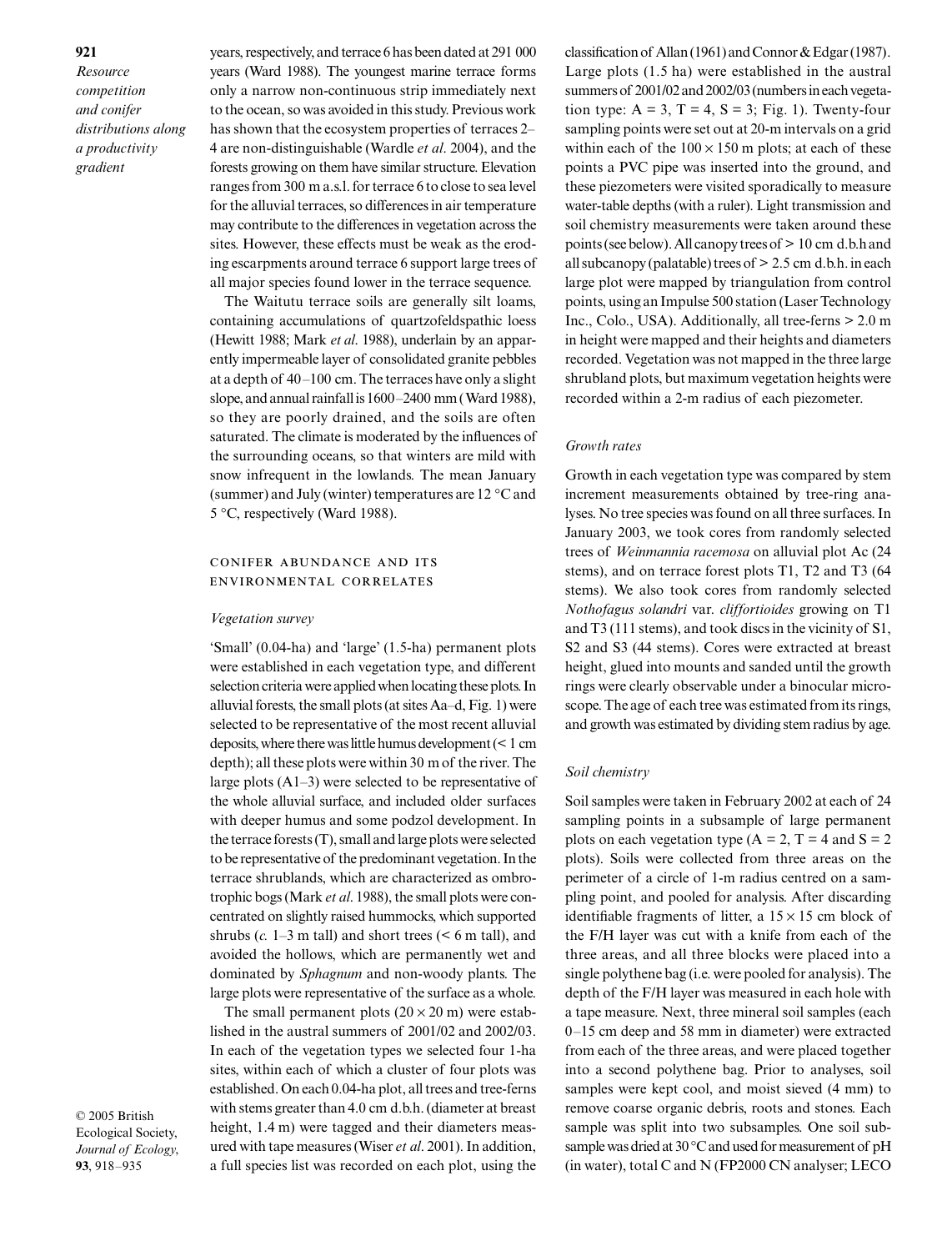Corp., Mich., USA), total P (ignition and dissolution in  $0.5$  M sulphuric acid), inorganic P (dissolution in  $0.5$  M sulphuric acid) and organic P (difference between total and inorganic pools), all according to Blakemore *et al*. (1987). The second subsample was adjusted to 60% water-holding capacity and used to measure aerobic net N mineralization: 10 g of the subsample underwent extraction in 100 ml  $2 \text{ m}$  KCl at day 0, and a further 10 g were placed into a 125-ml polypropylene container for incubation. Containers were covered with polyethylene  $(30 \,\mu m)$ , and put into plastic trays containing water. The trays and containers were put in polyethylene bags to maintain high humidity, and placed in an incubator at  $25^{\circ}$ C for 56 days before extraction in 100 ml 2 M KCl. This system allows for gas exchange. Day 0 mineral N was subtracted from day 56 values to give aerobic potentially mineralizable N. Nitrate-N and ammonium-N were measured colorimetrically (QuikChem 8000; LaChat Instruments, Wisc., USA). All soil results are expressed per unit area of ground; we used the bulk densities of the FH and mineral layers to convert concentration measurements into per-unit area quantities.

#### *Drainage characteristics*

Capacitance meters (Omnilog Trutrack, Christchurch, New Zealand) were inserted into the soil at two grid intersections within each mapped stand, to log watertable fluctuations. The capacitance meters were installed within 1-m PVC tubes inserted as far into the ground as possible (they hit layers of boulders at 30–100 cm depth). They recorded water-table depth every 2 h for 4 months, after which time the data were downloaded onto a PC. These data were summarized by calculating the total numbers of days that the water table spent in each of three depth classes  $(0-20 \text{ cm}, 20-40 \text{ cm}, > 40 \text{ cm})$ .

#### *Foliar chemistry*

Fully sunlit foliage samples of *Nothofagus menziesii*, *N. solandri* var. *cliffortioides* and *Weinmannia racemosa* were shot using a shotgun from the canopy of each small plot in which they were present, in summer 2001. The leaves were oven dried at 80 °C, ground, and analysed for total N and P using a modified semi-micro Kjeldahl method (Blakemore *et al*. 1987) at the Environmental Chemistry Laboratory in Palmerston North, New Zealand. Leaf areas were calculated with an ellipse equation based on leaf diameter and width measurements given in Allan (1961), and seed lengths (embryo, endosperm and testa) were obtained from Webb & Simpson (2001).

#### *Statistical comparisons*

Soil and light data were analysed using linear mixed effects models (LME) that explicitly take the hierarchical sampling design (i.e. samples in vegetation plots) into account within the random error terms (Crawley 2002). The statistical significance of the association between

vegetation type and soil properties was tested by adding vegetation type as a fixed effect, and using a likelihood ratio test (Crawley 2002). Furthermore, in order to establish whether differences among vegetation types were consistent among the plots selected, a variance component was used to compare the variation among vegetation types ( $\sigma_A^2$ ) with variation among plots within vegetation types ( $\sigma_B^2$ ), and with the residual variation within plots ( $\sigma_c^2$ ), using the VARCOMP routine (S-PLUS 6.0, Insightful Corp., USA). The components are presented as  $\sigma_A^2/\sigma_C^2$  (= vegetation-type variance ratio VarV) and  $\sigma_{B}^{2}/\sigma_{C}^{2}$  (= plot variance ratio VarP); when the vegetation-type variance ratio greatly exceeds the plot variance ratio, the differences between surfaces are highly consistent among plots.

## LIGHT TRANSMISSION ALONG PRODUCTIVITY GRADIENT

Light transmission measurements were taken at ground level and 1.4 m above ground level at the same 24 sampling points as used for soil chemical analyses. The percentage of photosynthetically active radiation (% PAR) transmitted through the tree and fern canopies was measured on cloudy days using paired quantum sensors (LI-1905B, Licor, Lincoln, Neb., USA) in April 2002. One quantum sensor was used to take instantaneous light measurements at ground level and then at 1.4-m height in the forest understorey (three instantaneous readings at each location), while another was connected to a logger (LI-1400, Licor) in a large forest clearing close to the stand, providing a continuous measure of incoming flux, which was logged every 10 s and averaged every 5 min. Each understorey reading was paired with an external reading taken within 2.5 min of it, and the ratio of these gave the percentage transmission of diffuse light (henceforth % PAR). These light measurements were analysed by LME models, as described in the soil section above. We omitted data from one plot, because the external reading contained periods of direct sunlight, which strongly biased percentage transmission calculations. In addition, light transmission was measured at ground level, at 1.4 m and immediately above the canopies of the 61 *Cyathea* and 49 *Dicksonia* tree-ferns that were found within nine 2-m-wide strips, separated by 500 m, orientated in an east–west direction across two alluvial terraces sites (A1 and Ac in Fig. 1). Our measurements of diffuse light transmission are well replicated spatially but do not fully represent the light environment (Canham *et al*. 1990). In particular, they do not provide information on the frequency of sunflecks, which can influence the photosynthetic responses of understorey foliage (Chazdon 1988; McDonald & Norton 1992; Whitehead *et al*. 2004).

#### SEEDLING ESTABLISHMENT PATTERNS

Within each of the small plots, 24 circular seedling subplots were established, each with an area of  $0.75 \text{ m}^2$ .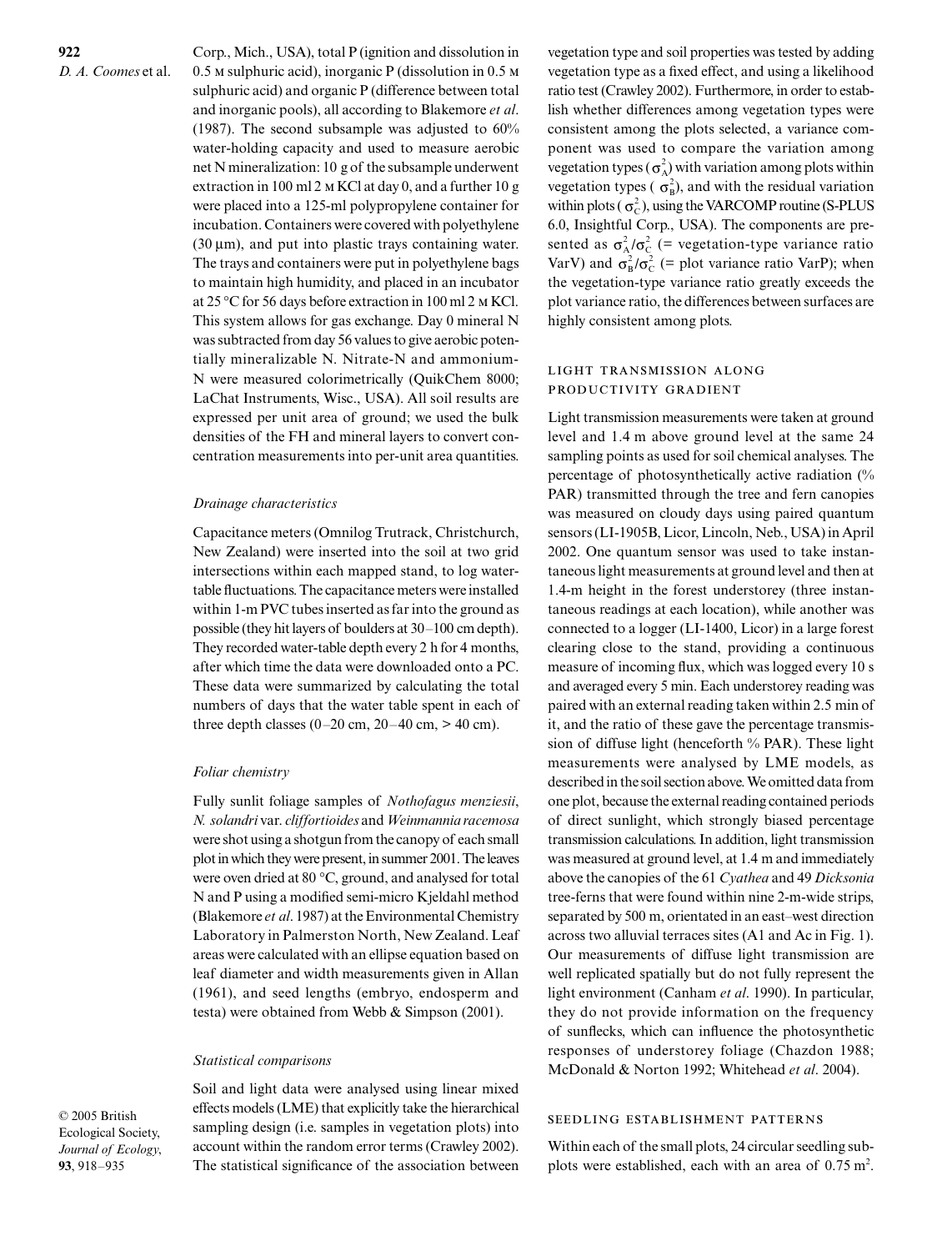*Resource competition and conifer distributions along a productivity gradient*

Within these, the number of stems of each vascular species was recorded in the following height classes: 16–45 cm, 46–75 cm, 76–105 cm, 106–135 cm and > 135 cm. Any plants < 16 cm tall were recorded as present but were not counted.

Seedling establishment patterns were also quantified in natural tree-fall gaps (numbers of gaps:  $A = 5, T = 9$ ). All gaps had clearly identified 'gap-making' trees at advanced stages of decomposition (soft wood, covered in moss, small branches and twigs decomposed). The size of each gap was estimated from two perpendicular measurements, assuming an ellipsoidal shape. Seedlings were then counted in  $15 \times 15$  cm quadrats on a  $1 \times 1$  m grid that was laid out across the entire gap. The following were recorded for each quadrat: the height of the substrate above the general ground surface (to the nearest 10 cm), the number and species of seedlings (15–135 cm tall) and the occurrence of ferns within 50 cm of the quadrat. Because raised surfaces were infrequent, but important, sites for establishment, we sampled all surfaces > 80 cm off the ground at a higher density, using a  $0.50 \times 0.50$  m grid, and estimated the total area of these raised surfaces using tape measures. Finally we recorded the species identity and establishment height of all saplings  $(> 135 \text{ cm tall}$  and  $< 3 \text{ cm d.b.h}$ ) within the gaps. These data were analysed by comparing counts of seedlings and saplings in three substrate height classes  $(0-20 \text{ cm}, 20-80 \text{ cm}, 80 \text{ cm})$ , using a generalized linear model (GLM), with Poisson errors, and treating gaps as replicates. For analyses of individual species, data from all gaps were pooled, and the frequency of seedlings on the forest floor (0–20 cm) and on raised surfaces (> 20 cm) was compared with the frequencies expected by chance (i.e. knowing the proportion of the gaps occupied by forest floor and raised surfaces) using a randomization test, based on 1000 draws.

Seedlings on tree-fern trunks (caudices) were recorded in transects at two alluvial forest sites (see above – there were few tree-ferns on the other surfaces). These transects totalled about 2 km in length and all seedlings on treefern trunks (61 *Cyathea* and 49 *Dicksonia*) were counted, the seedling heights were measured and their species identified. All trees over  $> 4$  m tall within 5 m of the transect lines were examined to see whether they had regenerated on tree-ferns – the criterion for epiphytic regeneration was that traces of tree-fern stem were visible embedded in the tree trunk.

## **Results**

## CONIFER ABUNDANCE AND ITS ENVIRONMENTAL CORRELATES

Low soil fertility and poor drainage on the marine terraces were associated with an increased dominance of conifers compared with the alluvial terraces (Fig. 2). There were lower densities of conifers in alluvial compared with terrace forest, both in the 0.04-ha plots ( $A =$  $21 \pm 38$  ha<sup>-1</sup> and T = 545  $\pm$  38 ha<sup>-1</sup>, GLM with log-link,  $F_{1,31} = 93.1, P < 0.001$ ) and in the 1.5-ha plots (A = 15.8)  $\pm$  9.0 ha<sup>-1</sup> and T = 468  $\pm$  97 ha<sup>-1</sup>,  $F_{1,5}$  = 4.6,  $P$  = 0.02). The conifers comprised a lower proportion of basal area in alluvial forests within the 0.04-ha plots  $(A = 0.05$  $\pm$  0.03 and T = 0.57  $\pm$  0.05, GLM with arcsine-transformed data,  $F_{1,31} = 55.1$ ,  $P = 0.001$ ) and within the 1.5-ha plots  $(A = 0.063 \pm 0.035 \text{ and } T = 0.583 \pm 0.031, F_{1.5} = 8.1,$ *P* < 0.0001). There was no further increase in conifer dominance in the terrace shrublands (0.04-ha plots only;  $S = 0.58 \pm 0.05$  vs.  $T = 0.57 \pm 0.05$ ,  $F_{1,23} = 0.289$ ,  $P = 0.77$ , but a completely different set of conifer species dominated than those found in the terrace forests (Appendix).

The increasing dominance of conifers from A to T was associated with declines in tree growth rates, in total soil P and in soil net N mineralization rate. Thus the growth of *Weinmannia racemosa* was much slower in T than A (Table 1;  $t = 4.2$ , d.f. = 15,  $P = 0.0008$ ). Although overall conifer dominance did not change between S and T, growth of *Nothofagus solandri* var. *cliffortioides* was slower on S (Table 1; *t* = 7.2, d.f. = 48, *P* = 0.0001).



**Fig. 2** Mean basal area (± 1 SEM) of conifers (open bars) and angiosperms (shaded bars) growing in alluvial forests (most productive), terrace forests, and terrace shrublands (least productive), estimated from data collected in (a) 0.04-ha plots and (b) 1.5-ha plots. Numbers above pairs of columns are proportions of conifers.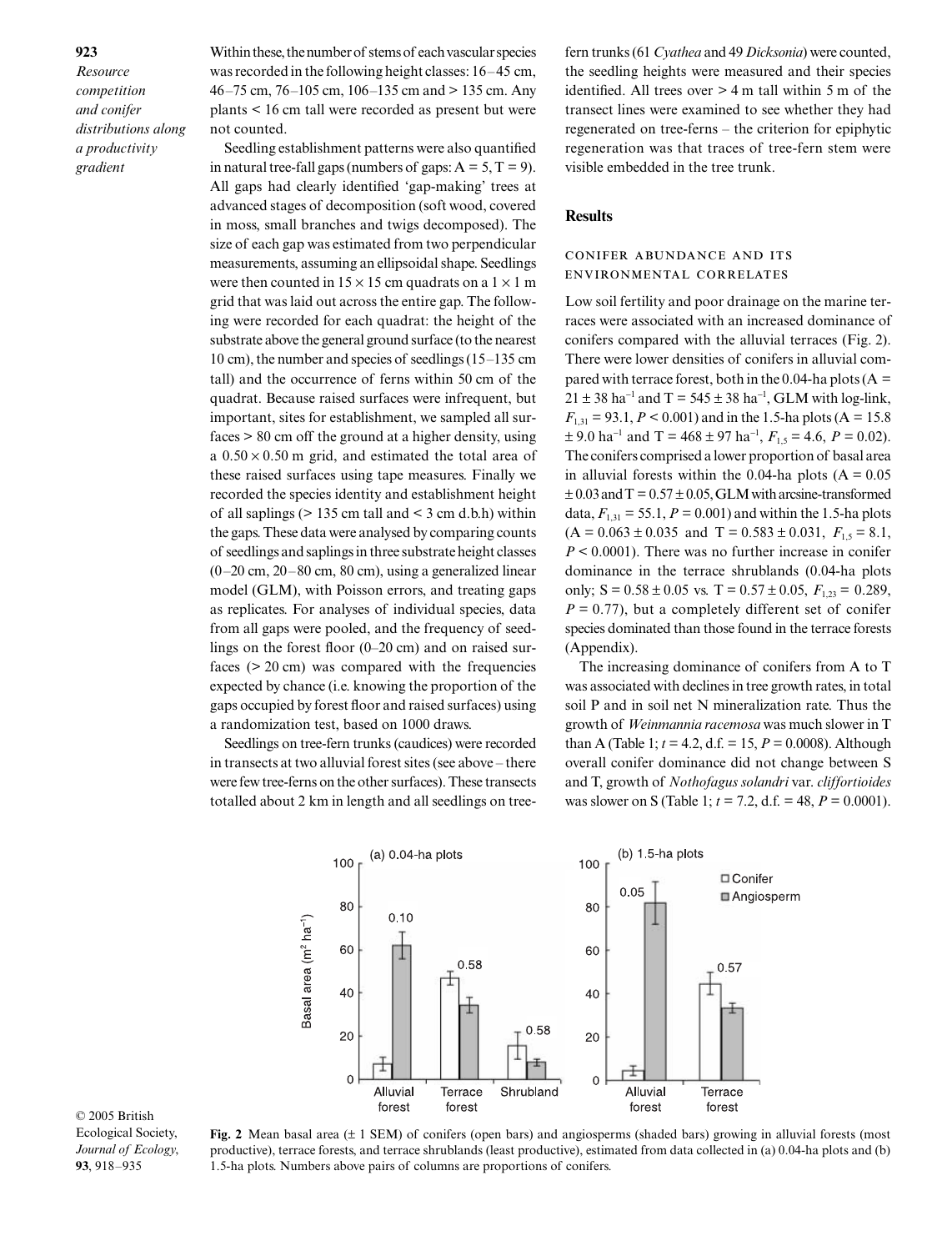**Table 1** Mean (± 1 SEM) growth rates of two tree species, and the chemical and drainage characteristics of soil under alluvial forest (A), terrace forest (T) and terrace shrubland (S). The sampling design for soil chemistry was hierarchical (20 samples within 1.5-ha plots,  $A = 2$ ,  $T = 4$  and  $S = 2$ ), so analyses were made using a mixed-effects model, and statistical comparisons made by likelihood ratio tests  $(L, **P < 0.001, **P < 0.01, *P < 0.05)$ . Superscript letters indicate significant differences among vegetation types (Student's *t*-tests, *P* < 0.01). The variance associated with vegetation types (VarV) and plots (VarP) are given as ratios of the residual variance. Water-table depths were measured with six capacitance probes in each vegetation type, every 2 h for 4 months

|                                                                                                                                                 |                                                                                                                            |                                                                                                      |                                                                                                                       | Variance ratios                 |                                   | Significance tests               |                                   |
|-------------------------------------------------------------------------------------------------------------------------------------------------|----------------------------------------------------------------------------------------------------------------------------|------------------------------------------------------------------------------------------------------|-----------------------------------------------------------------------------------------------------------------------|---------------------------------|-----------------------------------|----------------------------------|-----------------------------------|
|                                                                                                                                                 | Alluvial forest                                                                                                            | Terrace forest                                                                                       | Shrubland                                                                                                             | VarV                            | VarP                              | L                                | $\boldsymbol{P}$                  |
| Tree growth (mm $yr^{-1}$ )<br>Weinmannia racemosa<br>Nothofagus solandri var.<br>cliffortioides                                                | $3.18 \pm 0.50^a$                                                                                                          | $1.06 \pm 0.049^b$<br>$2.27 \pm 0.112$ <sup>a</sup>                                                  | $0.20 \pm 0.017^b$                                                                                                    |                                 |                                   |                                  |                                   |
| General soil properties<br>pH<br>Total C $(g m^{-2})$<br>F/H layer depth (cm)                                                                   | $4.92 \pm 0.041$ <sup>a</sup><br>$6563 \pm 249^{\rm a}$<br>$0.24 \pm 0.24$ <sup>a</sup>                                    | $3.91 \pm 0.013$ <sup>c</sup><br>$11757 \pm 357^{\rm b}$<br>$9.3 \pm 1.61^b$                         | $3.97 \pm 0.021^{\circ}$<br>$10136 \pm 802^b$<br>$12.3 \pm 2.24$ <sup>b</sup>                                         | 9.9<br>0.51<br>$\sim$ 0         | 0.32<br>0.34<br>0.27              | 24<br>7.4<br>6.5                 | ***<br>$\ast$<br>$\ast$           |
| Nitrogen<br>N mineralization (g m <sup>-2</sup> )<br>Total N $(g m^{-2})\dagger$<br>$C: N$ ratio                                                | $2.03 \pm 0.33^a$<br>$286 \pm 10.1$<br>$24 \pm 0.80^{\circ}$                                                               | $1.15 \pm 0.10^b$<br>$307 \pm 7.86$<br>$39 \pm 0.547^{\rm b}$                                        | $0.74 \pm 0.10^{\circ}$<br>$257 \pm 17.6$<br>$39 \pm 0.80^{\rm b}$                                                    | 0.10<br>$\sim 0$<br>2.7         | 0.15<br>0.25<br>0.66              | 7.5<br>2.1<br>19.5               | $\ast$<br><b>NS</b><br>**         |
| Phosphorus<br>Acid-digested $P$ (g m <sup>-2</sup> )<br>Total P $(g m^{-2})\dagger$<br>$C: P$ ratio<br>Organic : total P ratio<br>$N : P$ ratio | $48 \pm 1.32$<br>$87 \pm 7.9^{\circ}$<br>$75 \pm 24^{\circ}$<br>$0.57 \pm 0.0403^{\circ}$<br>$5.7 \pm 0.7692$ <sup>a</sup> | $0.97 \pm 0.0057$<br>$11 \pm 0.36^b$<br>$1031 \pm 43^b$<br>$0.92 \pm 0.0002^b$<br>$28.5 \pm 0.811^b$ | $0.58 \pm 0.014$<br>$8\pm0.5^{\mathrm{b}}$<br>$1334 \pm 119$ <sup>c</sup><br>$0.93 \pm 0.0042^b$<br>$38.7 \pm 2.74$ c | 2.6<br>6.4<br>1.3<br>2.0<br>1.6 | 3.6<br>5.0<br>0.72<br>0.64<br>0.9 | 6.9<br>9.7<br>13.7<br>17<br>14.4 | $\ast$<br>**<br>***<br>***<br>*** |
| Drainage<br>Water in FH layer $(g g^{-1})$                                                                                                      | $237 \pm 24.0^{\circ}$                                                                                                     | $412 \pm 15.0^b$                                                                                     | $537 \pm 21.1$ °                                                                                                      | 0.42                            | 0.26                              | 20.8                             | ***                               |
| Proportion of time water table spent in three depth classes<br>$0 - 20$ cm<br>$20 - 40$ cm<br>$40+$ cm                                          | $0.03 \pm 0.016$<br>$0.08 \pm 0.052$<br>$0.89 \pm 0.068$                                                                   | $0.14 \pm 0.101$<br>$0.46 \pm 0.060$<br>$0.40 \pm 0.104$                                             | $0.44 \pm 0.163$<br>$0.38 \pm 0.292$<br>$0.17 \pm 0.101$                                                              |                                 |                                   |                                  |                                   |

†P and N contents are comparable with those found in under coastal conifer forests (*Fitzroya cupressoides*) in Chile (N = 98 g m<sup>−</sup><sup>2</sup> , P = 3.6 g m<sup>-2</sup>), but much less than under European temperate forests (N = 730 g m<sup>-2</sup>, P = 280 g m<sup>-2</sup>) (Ellenberg *et al.* 1986; Armesto *et al*. 1995).

There was a strong decrease in total soil P in A vs. T and S, with relatively small differences among plots within the vegetation types (high VarV and low VarP). The highest soil P was found in lower lying areas of the alluvial surfaces, which are regularly replenished with fresh alluvium; we found a negative association between soil surface height and total P in sites A1 (correlation,  $r =$ −0.79, *n* = 23, *P <* 0.001) and A2 (correlation, *r* = −0.83,  $n = 21, P < 0.001$ .

There was significant decline along the gradient  $(A > T > S)$  in net N mineralization rate, and a switch from  $NO_3$  to  $NH_4$ . N mineralization was negatively associated with  $C: N_{\text{sol}}$ , which increased along the sequence as a result of a 150% increase in soil C (and greatly increased F/H layer depth) with relatively small changes in soil N (Table 1). There was a much greater decline in total P along the gradient than in total N, so the  $N : P$  ratio increased from 6 to 39 (Table 1). These results suggest that plants may become increasingly limited by P relative to N along the sequence. This is reflected in the foliar concentrations of P in fully sunlit canopy leaves of *Weinmannia racemosa* and *Nothofagus menziesii* in the terrace forests, which were 40% and 49%, respectively, less than in the alluvial forests, whereas the foliar N concentrations were, respectively only  $13\%$ and 22% less (Table 2). Second, foliar P concentrations of *Nothofagus solandri* var. *cliffortiodes* were 21% less in shrubland than in terrace forest, but the reduction in N concentrations was only 13% (Table 2).

Finally, the increased dominance of conifers along the sequence was associated with poorer soil drainage (Table 1). For most of the 4-month recording period, the water table was within 0–20 cm of the soil surface in the terrace shrubland, within 20–40 cm in the terrace forest and below 40 cm depth in the alluvial forests (Table 1; differences among sites tested by GLM with binomial errors;  $F_{4,24} = 8.0$ ,  $P = 0.0002$ ).

## LIGHT TRANSMISSION ALONG PRODUCTIVITY GRADIENT

## *Effects of trees*

The increase in conifer dominance along the sequence  $(A < T = S)$  was associated with decreased light interception by the forest canopy. Transmission of light to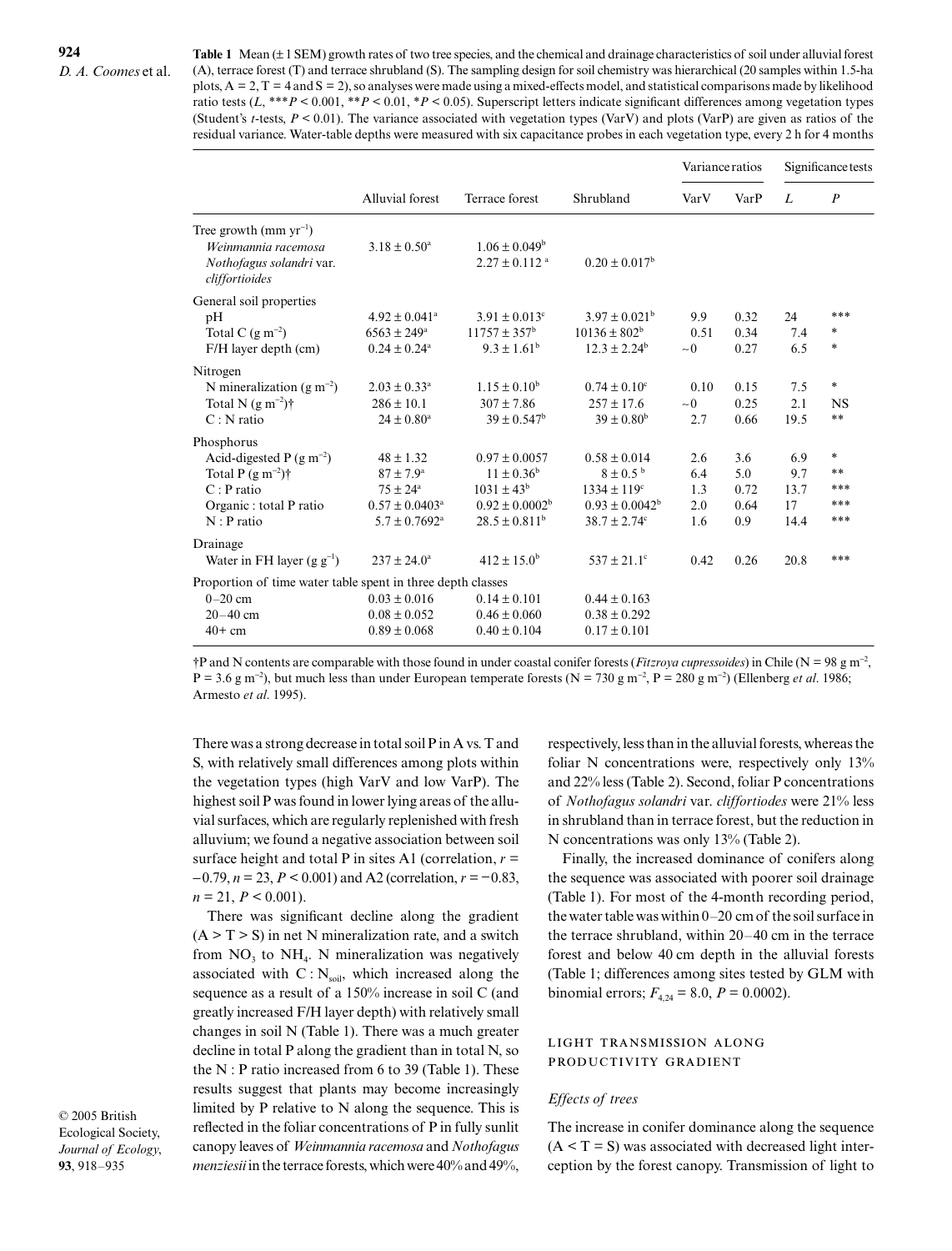*Resource competition and conifer distributions along a productivity gradient*

Table 2 Mean foliar concentration ( $\pm 1$  SEM) of phosphorus and nitrogen, taken from the leaves at the top of canopies in alluvial forest (A), terrace forest (T) and terrace shrubland (S) representing a fertility gradient ( $A > T > S$ ). All comparisons between vegetation types are statistically significant at *P =* 0.001 (tested by Student's *t*-tests)

|                                            | Forest | Nitrogen (mg $g^{-1}$ )            | Phosphorus (mg $g^{-1}$ )              | $N : P$ ratio                      |
|--------------------------------------------|--------|------------------------------------|----------------------------------------|------------------------------------|
| Canopy-top leaves                          |        |                                    |                                        |                                    |
| Nothofagus menziesii                       | A      | $1.32 \pm 0.02$                    | $0.146 \pm 0.007$                      | $9.0 \pm 0.568$                    |
|                                            |        | $1.15 \pm 0.01$                    | $0.088 \pm 0.007$                      | $13.1 \pm 1.56$                    |
| Weinmannia racemosa                        | A      | $0.79 \pm 0.02$                    | $0.092 \pm 0.009$                      | $8.6 \pm 1.06$                     |
|                                            | т      | $0.62 \pm 0.01$                    | $0.047 \pm 0.003$                      | $13.1 \pm 1.05$                    |
| Nothofagus solandri var.<br>cliffortioides | S      | $0.98 \pm 0.03$<br>$0.85 \pm 0.02$ | $0.073 \pm 0.003$<br>$0.058 \pm 0.002$ | $13.4 \pm 1.97$<br>$14.6 \pm 0.85$ |



**Fig. 3** (a) Mean (± 1 SEM) percentage transmission of photosynthetically active radiation (PAR) through the canopies of alluvial forests, terrace forests, and terrace shrublands, recorded with quantum sensors placed at 1.4-m above the ground, and at ground level, under cloudy conditions; (b) mean (± 1 SEM) percentage of incoming PAR recorded above and below the crowns of *Cyathea smithii* and *Dicksonia squarrosa* (tree-fern species restricted to the alluvial forests). The outside PAR readings averaged 294 µmol m<sup>2</sup> s<sup>−1</sup>.

**Table 3** Comparison of the physiognomy, light transmission and regeneration of angiosperm-dominated alluvial forest (most productive), conifer-dominated terrace forest and conifer-dominated terrace shrubland (least productive)

|                                                 | Alluvial forest | Terrace forest | Terrace shrubland |
|-------------------------------------------------|-----------------|----------------|-------------------|
| Forest physiognomy                              |                 |                |                   |
| Height of tallest trees (m)                     | 24              | 21             |                   |
| Maximum height of tree-ferns (m)                | 14              | 6              |                   |
| Mean height of ground-ferns (cm)                | 130             | 50             | < 10              |
| Tree-fern density $(ha^{-1})$                   | 610             | 19             | Absent            |
| Leaf size distribution of angiosperm trees      |                 |                |                   |
| $\leq$ 225 mm <sup>2</sup> Nanophyll*           | 6               | 6              | 2                 |
| $225-2025$ mm <sup>2</sup> Microphyll           | 8               | 6              |                   |
| $>$ 2025 mm <sup>2</sup> Mesophyll <sup>†</sup> | 10              | 3              | $\theta$          |
| Mean light transmission $(\%)$                  | 1.5             | 4.6            | 29                |
| Regeneration                                    |                 |                |                   |
| Seedling densities $(m^{-2})$                   | 0.25            | 3.2            | 0.44              |
| Vegetative reproduction                         | Uncommon        | Common         | Dominant          |

\*Smallest leaf  $= 6$  mm<sup>2</sup>, so includes two picophyll species.

†Includes notophyll and mesophyll species.

© 2005 British Ecological Society, *Journal of Ecology*, **93**, 918–935

1.4 m above the forest floor increased along the sequence (Fig. 3a;  $A = 4.0 \pm 1.07$ ,  $T = 6.7 \pm 1.15$  and  $S = 27 \pm 1.15$ 2.6% PAR, LME modelling tested with a likelihood ratio test,  $\chi^2 = 17.9$ , d.f. = 2, *P* < 0.0001). The gradient of light transmission was correlated with a decline in

forest stature (Table 3), and a decline in the species richness of angiosperm trees, particularly in the subcanopy layer: of the 22 short (i.e. < 10 m) angiosperm tree species of the alluvial forests only 10 were present in the terrace forests, and all were uncommon, whereas

#### **925**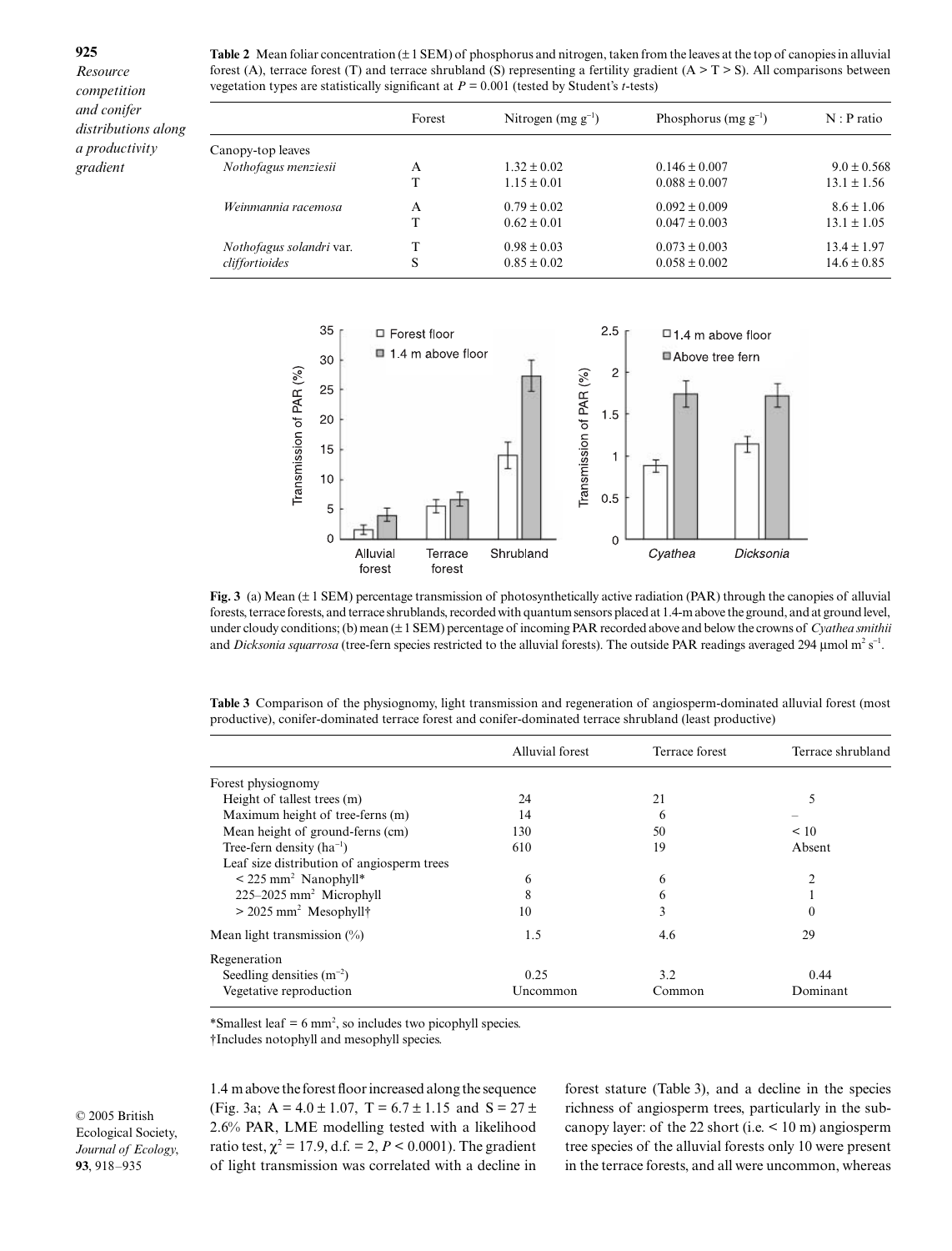



**Fig. 4** Dominant fern species of alluvial forest (most productive), terrace forest and shrubland (least productive), drawn approximately to scale, with insets showing the fronds in greater detail (including fertile fronds for *Blechnum*). The species are: A, *Dicksonia squarrosa*; B, *Cyathea smithii*; C, *Blechnum discolor*; D, *B. procerum*; E, *B. discolor* (again); F, *Hymenophyllum multifidum*; G, *Gleichenia dicarpa*; H, *Grammitis billardierei*; and I, *Schizaea fistulosa* (drawings modified from Wilson 1994).



**Fig. 5** Relationships between total soil P content (g m<sup>−</sup><sup>2</sup> ) and basal area of tree-ferns (a) *Cyathea smithii* and (b) *Dicksonia squarrosa* within 15 m of the sampling point. Non-linear regression curves, fitted by mixed-effects modelling, are (a) *BA* = 83/ (1 + 18.1/(*P* − 1.16)) and (b) *BA* = 16/(1 + 5.68/(*P* – 0.59)), where *BA* is basal area and *P* is total soil P, and plot was included as a random term. There was stronger support for this three-parameter model than simpler models that were compared using AIC tests.

the two short tree species that were found only on the marine terraces were also uncommon (Appendix). Most of the subcanopy species were mesophylls (leaf area  $>$  2025 mm<sup>2</sup>), whereas most of the canopy trees were microphylls (leaf area  $225-2025$  mm<sup>2</sup>), so the loss of subcanopy species was associated with a shift towards smaller leaf sizes in the terrace forests (Table 3).

## *Effects of ferns*

© 2005 British Ecological Society, *Journal of Ecology*, **93**, 918–935

Tree-ferns and tall *Blechnum*ferns formed a dense ground layer in the alluvial forests, but ferns were shorter in the terrace forests, inconspicuous in the shrublands (Fig. 4) and intercepted little incoming light. Tree-ferns attained their highest densities on alluvial surfaces, especially where the soil contained high levels of P (Fig. 5). These P-rich patches were relatively low lying (see above), and appear to be regularly refreshed with alluvial deposits. *Dicksonia* tolerated lower P concentrations than *Cyathea*, and was found in low densities in the terrace forests, where *Cyathea* was absent. Higher densities of tree-ferns were recorded on the 0.04-ha plots than on the 1.5-ha plots (*Cyathea* =  $551 \pm 85$  ha<sup>-1</sup> vs.  $328 \pm 91.3$  ha<sup>-1</sup>, respectively, and *Dicksonia* = 431  $\pm$  70 ha<sup>-1</sup> vs. 285  $\pm$  38.4 ha<sup>-1</sup>, respectively) because the small plots were located on the youngest alluvial surfaces. Tree-fern densities were not responsive to local crowding by canopy trees (i.e. basal area of trees within 15 m of the sampling point). The forest floor beneath the tree-ferns was more heavily shaded than elsewhere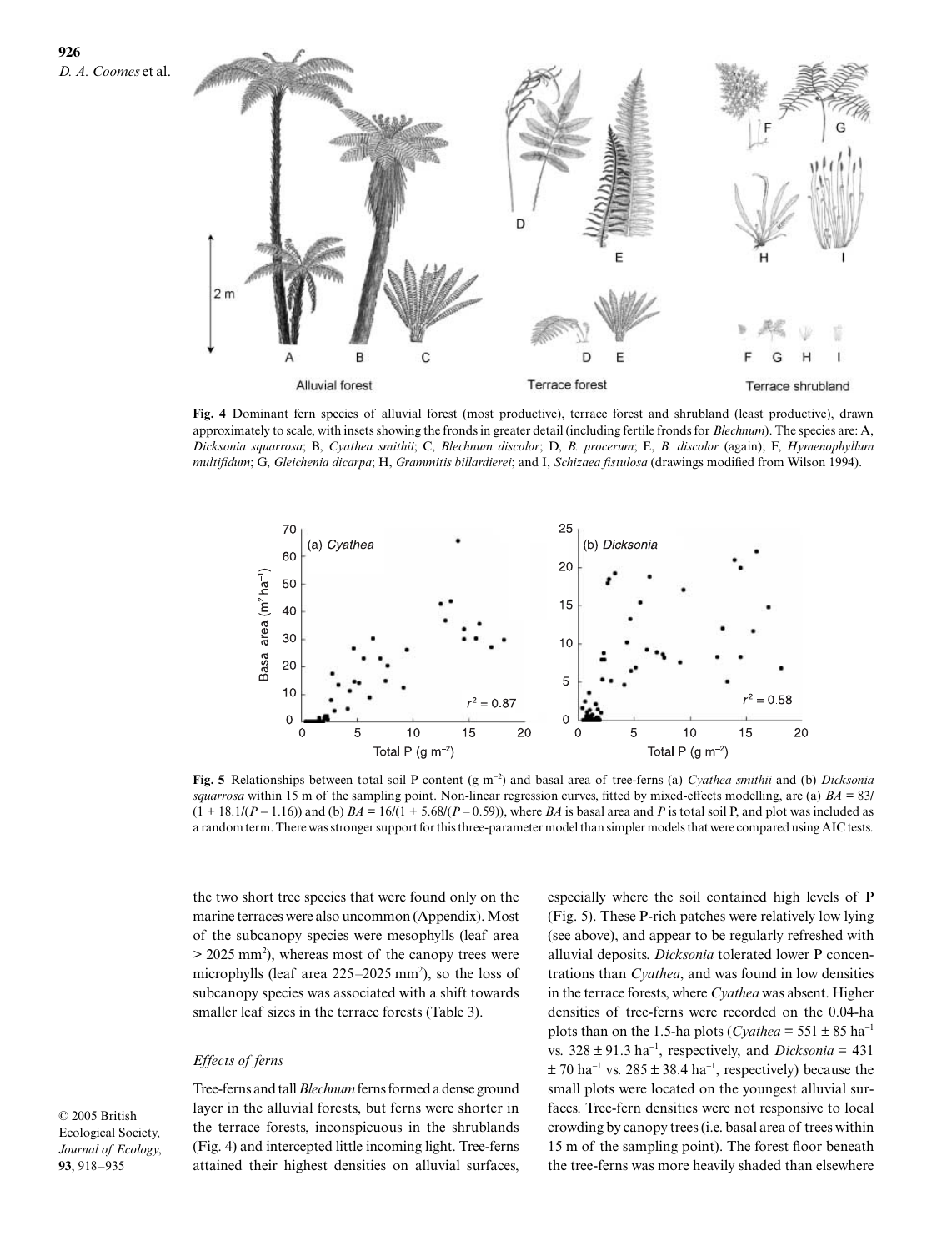

**Fig. 6** Comparison of establishment and regeneration on the forest floor (0–20 cm), on slightly raised surfaces (20–80 cm), and on large logs (> 80 cm off ground) in alluvial (open bars) and terrace forests (filled bars): (a) density of seedlings, (b) density of saplings, and (c) frequency of surface types.

in the alluvial forests, with only  $0.88 \pm 0.074\%$  transmission of PAR to the ground under *Cyathea* and 1.14 ± 0.097% under *Dicksonia* (Fig. 3b); shade was significantly deeper under *Cyathea* (Wilcoxon rank test,  $Z = 2.0$ ,  $P = 0.046$ ). Comparison of above- and belowfrond readings indicated that the tree-ferns intercepted about half of the incoming radiation (*Cyathea*, 51%; *Dicksonia*, 44%); they cast deep shade because their megaphyll fronds arch out near horizontally, maximizing light interception (Fig. 4). In the alluvial forests a further fern species, *Blechnum discolor*, occurred in 56% of seedling subplots within the small plots and in 94% of seedling plots within five tree-fall gaps. *Blechnum discolor* typically reached 1.3 m height, and had dense 'shuttlecocks' of fronds that cast dense shade (Fig. 4). The fern layer cast deep shade onto the forest floor, intercepting about 61% of the incident radiation (Fig. 3a; average  $4.0 \pm 1.2\%$  PAR above,  $1.5 \pm 0.61\%$  PAR below, *Z* = 4.7, *P* < 0.0001).

A shorter fern species, *Blechnum procerum*, dominated the ground layer of the terrace forest (in 93% of seedling plots), where it spreads rhizomatously, sending up highly dissected fronds from beneath the ground (Fig. 4). *Blechnum discolor* also occurs, but at a much lower frequency than on the alluvial soils (being present in 5% of seedling plots), and is much shorter (rarely attaining 75 cm height vs. 135 cm on the alluvial soils). The fern layer in terrace forests intercepts about 20% of the incoming light (Fig. 3a; average  $5.7 \pm 1.7\%$  PAR above,  $4.6 \pm 0.14\%$  PAR below,  $Z = 4.7$ ,  $P < 0.0001$ ).

In the terrace shrubland, *Gleichenia dicarpa* was the tallest fern species, often reaching around 30 cm, but was found on only 13% of seedling plots. It is also rhizomatous, and has very open fronds, which intercept little light (Fig. 4). The other shrubland ferns are diminutive, all holding tiny fronds nearly vertically, and intercepting little light (Fig. 3a). The percentage PAR at ground level averaged  $16 \pm 1.2$ %, while at 1.4-m height it averaged  $29 \pm 1.5\%$  ( $Z = 6.9$ ,  $P = 0.001$ ), with much of the light interception resulting from the high density of woody plants in the ground layer (see above).

© 2005 British Ecological Society, *Journal of Ecology*, **93**, 918–935

The changes in fern architecture and density were associated with less light penetration to the forest floor of A compared with T or S (LME model, likelihood ratio test,  $\chi^2 = 18$ , d.f. = 1, *P* = 0.0001). Virtually complete cover of tall ferns in the alluvial forests appeared competitively to suppress shorter fern species, with fewer subplots containing short ferns in alluvial forests than in the terrace forest (0–15 cm size class,  $A = 63 \pm 4\%$  vs.  $T = 98 \pm 2\%, Z = 7.1, P < 0.0001; 16-45 \text{ cm size class,}$  $38 \pm 3\%$  vs.  $69 \pm 2\%$ ,  $Z = 7.5$ ,  $P < 0.0001$ ).

## SEEDLING ESTABLISHMENT PATTERNS

In the alluvial forests, seedling densities were extremely low, both in the understorey (only  $0.25 \pm 0.051$  m<sup>-2</sup> in 0.04-ha plots) and on the forest floor in tree-fall gaps  $(2.66 \pm 0.97 \text{ m}^{-2} \text{ in gap-centred plots})$ . Establishment in these forests was almost entirely on two types of raised surfaces: rotting logs and tree-fern trunks. Seedling density was much greater on rotting logs than on the forest floor (Fig. 6a;  $F_{2,12} = 58.0$ ,  $P < 0.0001$ ), as were sapling densities (Fig. 6b;  $F_{2,12} = 5.3$ ,  $P = 0.02$ ). Although surfaces over 80 cm high occupied about 3% of gap areas (Fig. 6c), they contained 31% of all seedlings and 47% of all saplings. Most species had significantly more seedlings and saplings on raised surfaces than predicted by chance (Table 4); the only exception to this was the angiosperm *Pseudowintera colorata*, which grows in deep shade under tree-ferns and does not rely on raised surfaces. *Cyathea smithii* had an average of 1.2 seedlings per trunk, and *Dicksonia squarrosa* had an average of 2.4 seedlings per trunk, corresponding to densities of 0.039 m<sup>−</sup><sup>2</sup> and 0.067 m<sup>−</sup><sup>2</sup> of ground area (based on treefern densities in the 1.5-ha plots). The vast majority of epiphytic seedlings were small-seeded angiosperms, *Weinmannia racemosa* (74%), *Pseudopanax simplex* (12%) and *Coprosma foetidissima* (5%), while another 13 species of angiosperm tree were represented by a total of 1–3 seedlings on the 109 tree-ferns sampled. Only one conifer seedling was found growing epiphytically. Examination of mature trees for signs of embedded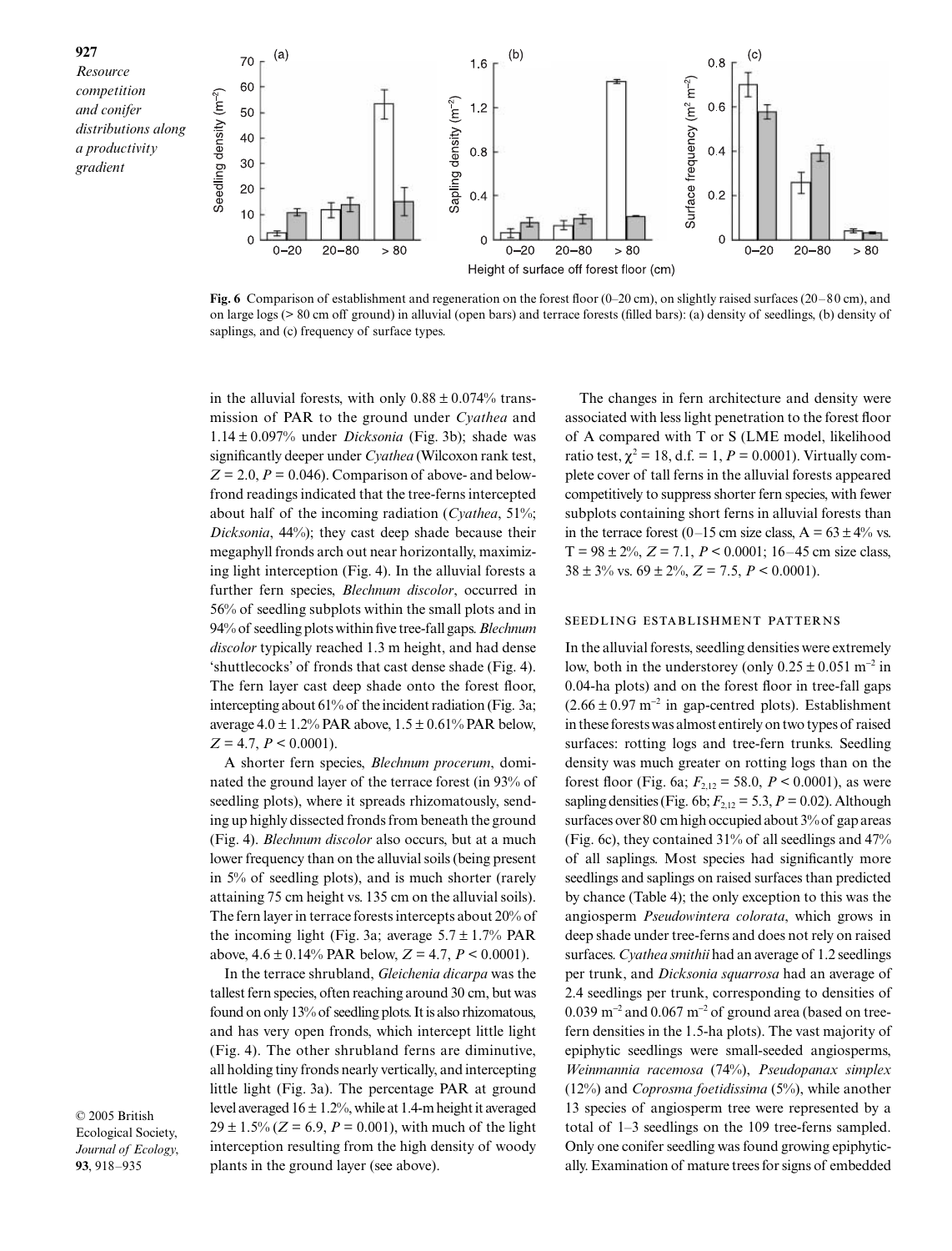**Table 4** Microsite preferences of regenerating trees in tree-fall gaps in alluvial and terrace forests. The total numbers of seedlings (*n*) enumerated and the proportion of those seedlings located on raised surfaces are given for common species (c = coniferous); the proportions are compared with those expected under the null hypothesis that plants are equally likely to establish on raised surfaces as on the forest floor, and randomization tests were used to determine whether these proportions were significantly higher (+) or lower (–) than the null expectation (\*\*\**P* < 0.001, \*\**P* < 0.01, \**P* < 0.025, ns not significant)

|                            | Seed<br>length†<br>(mm) | Seedlings        |            |                  | Saplings         |            |                  |  |
|----------------------------|-------------------------|------------------|------------|------------------|------------------|------------|------------------|--|
|                            |                         | $\boldsymbol{n}$ | Prop       | $\boldsymbol{P}$ | $\boldsymbol{n}$ | Prop       | $\boldsymbol{P}$ |  |
| Alluvial forest            |                         |                  |            |                  |                  |            |                  |  |
| Carpodetus serratus        | $1 - 1.7$               | 10               | $(+) 0.63$ | **               | 25               | 0.28       | ns               |  |
| Coprosma foetidissima      | $5.5 - 7.5$             | 25               | $(+) 0.61$ | **               | 43               | $(+) 0.84$ | ***              |  |
| Nothofagus menziesii       | $4.5 - 6.3$             | 81               | $(+) 0.96$ | **               | 80               | $(+) 0.90$ | ***              |  |
| Pseudowintera colourata    | $2.6 - 3.6$             | 10               | $(-) 0.10$ | *                | 15               | 0.20       | ns               |  |
| Weinmannia racemosa        | $1.1 - 1.5$             | 68               | $(+) 0.96$ | **               | 8                | $(+) 0.88$ | ***              |  |
| Null hypothesis‡           |                         |                  | 0.30       |                  |                  | 0.30       |                  |  |
| Terrace forest             |                         |                  |            |                  |                  |            |                  |  |
| Coprosma foetidissima      | $5.5 - 7.5$             | 9                | 0.76       | ns               | 11               | 0.55       | ns               |  |
| Dacrydium cupressinum (c)  | $3.2 - 3.8$             | 7                | 0.71       | ns               | 10               | 0.50       | ns               |  |
| Metrosideros umbellata     | $2.0 - 3.0$             | 32               | $(+) 0.89$ | ***              |                  |            |                  |  |
| Nothofagus menziesii       | $4.5 - 6.3$             | 23               | $(+) 0.67$ | ***              | $\overline{7}$   | 0.14       | ns               |  |
| Podocarpus hallii (c)      | $6.5 - 8.5$             | 46               | 0.32       | ns               | 102              | 0.44       | ns               |  |
| Prumnopitys ferruginea (c) | $11 - 17$               | 145              | 0.39       | ns               |                  |            |                  |  |
| Weinmannia racemosa        | $1.1 - 1.5$             | 9                | $(+) 0.83$ | $*$              | 22               | $(+) 0.82$ | $**$             |  |
| Null hypothesist           |                         |                  | 0.42       |                  |                  | 0.42       |                  |  |
| Alluvial forest            |                         |                  |            |                  |                  |            |                  |  |
| Angiosperms                |                         | 200              | $(+)$ 0.77 | ***              | 188              | $(+) 0.71$ | ***              |  |
| Conifers                   |                         | 8                | 0.58       | ns               | 4                | 1.00       | ns               |  |
| Null hypothesis:           |                         |                  | 0.30       |                  |                  | 0.30       |                  |  |
| Terrace forest             |                         |                  |            |                  |                  |            |                  |  |
| Angiosperms                |                         | 93               | $(+) 0.72$ | ***              | 86               | $(+) 0.60$ | ***              |  |
| Conifers                   |                         | 198              | 0.39       | ns               | 113              | 0.45       | ns               |  |
| Null hypothesis:           |                         |                  | 0.42       |                  |                  | 0.42       |                  |  |

†Taken from Webb & Simpson (2001), including seed case.

‡The proportion expected under the null hypothesis is the area of raised surfaces as a proportion of ground area.

tree-ferns in their trunks showed that 60% of *Weinmannia* had regenerated epiphytically.

There were many more opportunities for establishment in the understorey of the terrace forest (average seedling density within 0.04-ha plots,  $A = 0.25 \pm 0.051$ m<sup>−</sup><sup>2</sup> vs. T = 3.2 ± 0.68 m<sup>−</sup><sup>2</sup> ; *Z* = −4.8, *P* < 0.001) and to a lesser extent in gaps (estimated seedling density within gaps,  $7.1 \pm 0.89$  m<sup>-2</sup> vs.  $12.1 \pm 0.70$  m<sup>-2</sup>). In contrast to the alluvial sites, densities of seedling and saplings were no greater on raised sites than on the forest floor (Fig. 6a,  $F_{2,8} = 0.54$ ,  $P > 0.20$ ; Fig. 6b,  $F_{2,8} = 0.15$ ,  $P > 0.20$ , respectively). When individual species were examined, none of the conifers showed any preference for establishing on raised surfaces, but three angiosperm species showed statistically significant preferences for raised surfaces (Table 4). Two of these angiosperms are small-seeded (*Metrosideros umbellata* and *Weinmannia racemosa*) and may be restricted to litter-free patches provided by the raised surfaces (Lusk & Kelly 2003).

© 2005 British Ecological Society, *Journal of Ecology*, **93**, 918–935

The number of conifer seedlings was significantly lower in alluvial than in terrace forests (as a percentage of all seedlings,  $A = 3.1 \pm 1.8\%$  vs. T = 31.2  $\pm$  3.7%,  $Z = -4.4$ ,  $P < 0.001$ ); this is unsurprising given the differences in canopy composition between the two terraces. The percentage of conifer seedlings was remarkably

similar to the percentage of conifer basal area in the terrace forests (seedlings 31.2% vs. adults 31.0%,  $\chi^2 = 0.23$ , d.f.  $= 1, P = 0.97$ ; there were too few seedlings in the alluvial forests to make such a comparison with any statistical confidence (seedlings 3.1% vs. adults 6.7%, binomial test,  $\chi^2 = 2.45$ , d.f. = 1,  $P = 0.12$ ).

Within the shrubland communities, the numbers of stems counted in the 'seedling' tiers were an order of magnitude greater than in the terrace forests (38 ± 0.6 m<sup>-2</sup> vs.  $3.2 \pm 0.68$  m<sup>-2</sup>;  $Z = -3.88$ ,  $P < 0.001$ ). However, few of these stems were actual seedlings, because many species regenerate vegetatively. True seedlings were found in only 14% of 216 subplots, with an average density of  $0.442 \pm 0.048$  m<sup>-2</sup>. Many seedlings (27%) were of species never found as adults on the shrublands (especially *Nothofagus menziesii*), and presumably dispersed from forest margins on the edge of the terrace.

#### **Discussion**

## CONIFER ABUNDANCE AND ITS ENVIRONMENTAL CORRELATES

The depletion of P along the early part of the chronosequence is consistent with an accumulating body of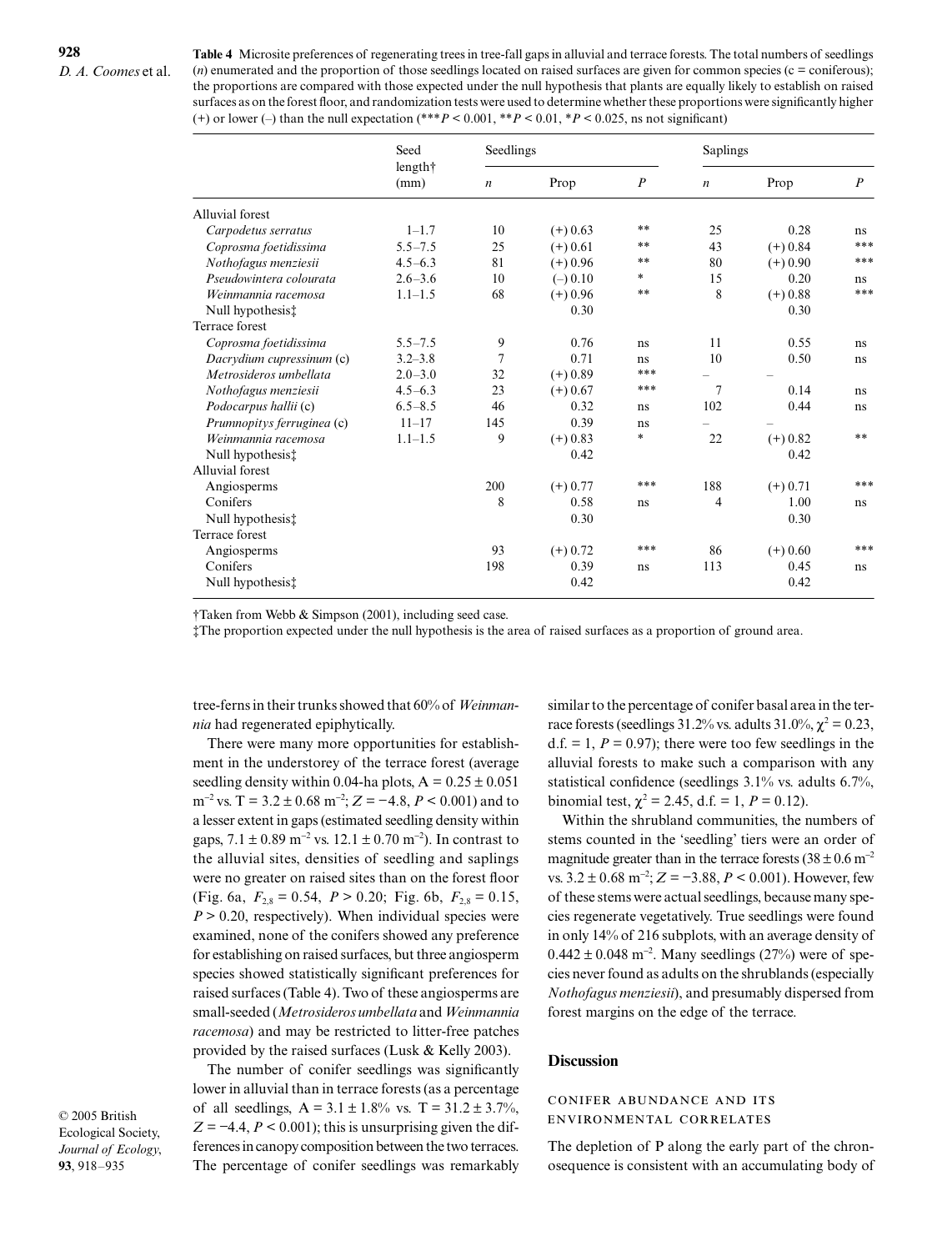*Resource competition and conifer distributions along a productivity gradient*

evidence that P is weathered and leached without replacement during soil development along chronosequences around the world (Walker & Syers 1976; Crews *et al*. 1995; Vitousek & Farrington 1997; Vitousek *et al*. 1998; Chadwick *et al*. 1999; Richardson *et al*. 2004; Wardle *et al*. 2004). This process may be particularly rapid in high-rainfall areas of New Zealand (Smith & Lee 1984; Richardson *et al*. 2004), where P is lost with virtually no replenishment of nutrients from aerial deposition (Miller 1961; Verhoeven *et al*. 1987; Meurk *et al*. 1994). P depletion contributed to the substantial changes in the stoichiometry of  $C : N : P$  in plants and soils (Tables 1  $\&$  2), and the resulting increase in P limitation is likely to have had major consequences (Koerselman & Meuleman 1996; Elser *et al*. 2000; Tessier & Raynal 2003; Wardle *et al*. 2004). One reason why conifers (specifically Podocarpaceae) may be advantaged on P-depleted soils is that they have long-lived leaves relative to their angiosperm associates (Lusk 2001; Richardson *et al*. 2004), and thus make more efficient use of nutrients (Monk 1966; Grime 1979; Vitousek 1982; Berendse & Aerts 1987). Recent evidence suggests that conifers may also acquire P more efficiently than angiosperms from the soil (Richardson *et al*. 2004; cf. Enright & Ogden 1995). However, although podocarps are heavily infected with endomycorrhizal associates (Baylis *et al*. 1963; Russell *et al*. 2002), which efficiently take up phosphate, the majority of angiosperm species in mixed lowland rain forests are also heavily infected (Hurst *et al*. 2002).

The abundance of conifers on older terraces was also associated with poor soil drainage, a property that has received little attention from ecosystem ecologists working on chronosequences (but see Mark *et al*. 1988; Kitayama *et al*. 1997). Reduced stature on poorly drained soils results from an inability of plants to transport oxygen to deep anchoring roots, without which woody plants are unable to grow tall (Crawford *et al*. 2003). Lowering the water table on ombrotrophic mires in the northern hemisphere results in aeration of the upper organic layer, and brings about an increase in soil temperature, decomposition rate and nutrient availability (e.g. Silins & Rothwell 1999), all of which facilitate the survival of trees that gradually invade (e.g. Lees 1972; Macdonald & Lin 1999). The prevalence of conifers in waterlogged sites, both in New Zealand and in other temperate forests (Crawford 1987), would appear to result from various morphological and biochemical adaptations. For example, *Taxodium distichum* develops knee roots containing ventilating tissues that carry oxygen to submerged parts, *Pinus* species develop large cavities in the steles and *Picea* species have shallow rooting systems that spread out above the anaerobic region (Crawford 1987). The podocarps on the older terraces were shrubs with many stems, which could improve aeration of roots via aerenchyma (Crawford *et al*. 2003). In terms of biochemical tolerance to anoxia, little seems to be known about whether conifers have low metabolic rates in their roots

© 2005 British Ecological Society, *Journal of Ecology*, **93**, 918–935

or export carbohydrates from their roots (Crawford *et al*. 2003).

## LIGHT TRANSMISSION ALONG THE PRODUCTIVITY GRADIENT

The difference in light transmission among vegetation types (from ∼1% of incoming PAR on the alluvial forest floor to ∼5% of incoming PAR in terrace forests) is sufficient to have profound effects on seedling survival (Osunkoya *et al*. 1993; Kobe *et al*. 1995; Coomes & Grubb 1996; Bloor & Grubb 2003). The few studies of shade tolerance for New Zealand forest trees suggest light-compensation points of between 1% and 4% (Wardle 1991); in northern temperate forests only a minority of species can maintain a positive carbon balance in less than 2% light (Pacala *et al*. 1996), depending upon nutrient supply from the soil (Coomes & Grubb 2000).

One possible explanation for the deeper shade cast on fertile soils is that trees allocate more resources to leaves when nutrients are plentiful (Tilman 1988; Huston 1994; Whitehead *et al*. 2004); this idea requires testing for the Waitutu chronosequence. A second explanation is the presence of subcanopy angiosperm trees (Table 3), which were predominantly mesophylls (*sensu* Raunkiaer 1934; Richardson *et al*. 2004). A third explanation for differences in light transmission was the presence of tall, dense ferns on the relatively fertile soils, giving way to shorter, less dense ferns on the nutrient-poor soils (Fig. 4, Table 3). Ferns dominate the ground layer in many New Zealand rain forests, particularly where soils and air are reliably moist (Lehmann *et al*. 2002), and their shade tolerance allows them to persist under evergreen canopies, unlike many herbs in temperate deciduous forests that take advantage of light penetrating to the floor before trees flush their leaves in spring (Ellenberg 1988). The height of ferns across the vegetation types was closely associated with P availability: tree-ferns dominate in P-rich patches of the alluvial forests, and tall *Blechnum discolor* dominate on older alluvial surfaces, both of which cast deep shade, whereas ferns were much shorter on the terraces, and had highly dissected fronds, which intercepted little light. Similarly, trees ferns are replaced by much shorter ferns on P-limited older sites in Hawaii (Vitousek 2004). The trends toward smaller ground-layer plants is consistent with patterns recorded for bamboos in South America (Veblen 1989) and south-east Asia (Takahashi 1997), whereas a scarcity of herbs is a general feature of infertile soils, both in the tropics (Gentry & Emmons 1987; Coomes & Grubb 1996) and in northern temperate forests (Grubb 1987; Cornwell & Grubb 2003). Herbs proliferate in clearings on fertile soils in North America and Europe, where they grow more quickly than tree seedlings because they invest more resources into resource-capturing tissue and less into structural tissues (Tilman 1982; Bond 1989), but are less abundant in gaps on infertile soils (Ellenberg 1988; Gilliam & Roberts 2003; de Grandpré *et al*. 2003).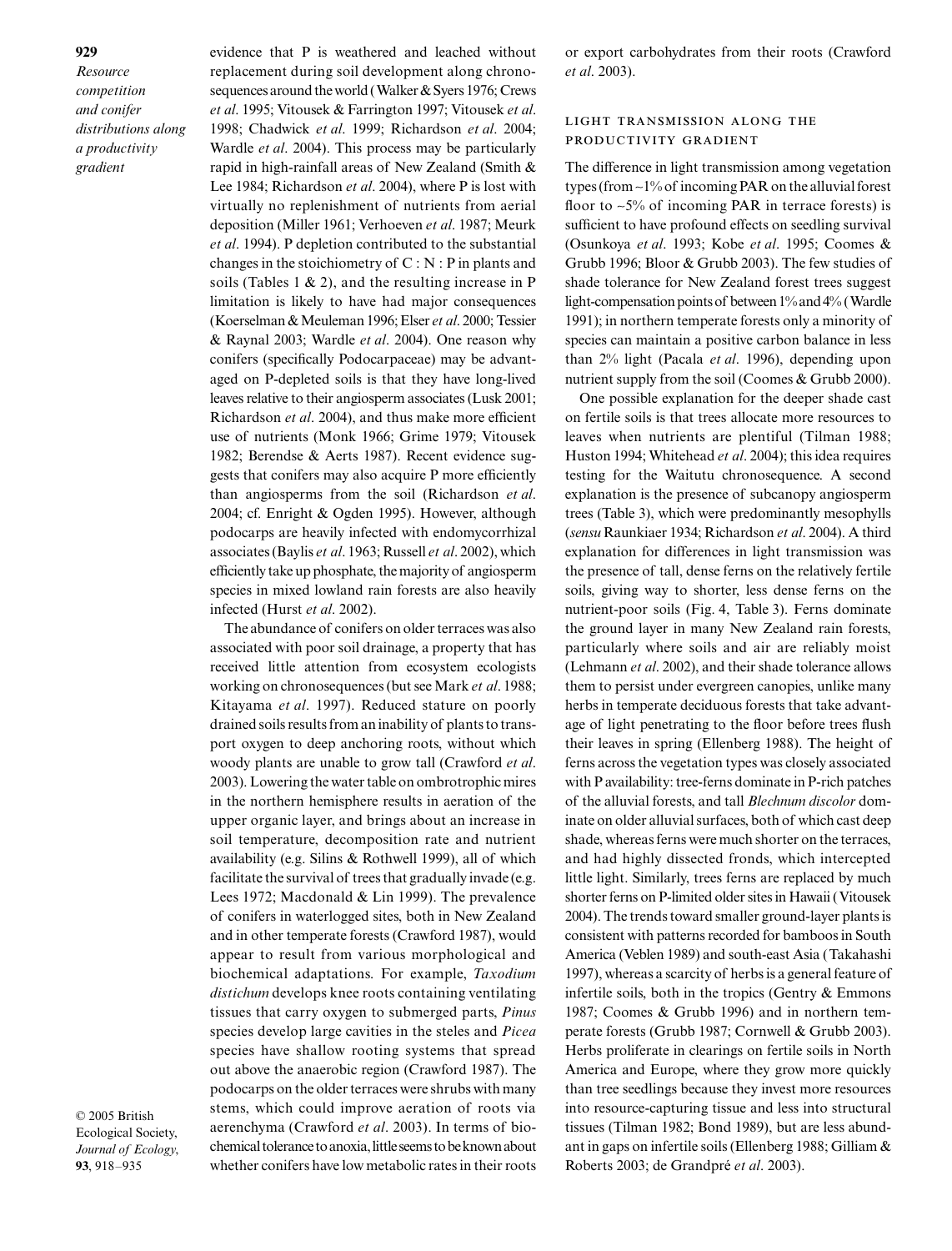## SEEDLING ESTABLISHMENT PATTERNS -HARES, TORTOISES AND CROCODILES

The seminal work of Bond (1989) recognized the importance of resource competition in determining the geographical displacement of conifers, and built a case for conifers being excluded from productive sites because of their relatively slow growth as seedlings. We suggest that conifers in New Zealand are further disadvantaged in relatively productive habitats by three additional mechanisms: (i) shading in the forest understorey is so deep as to prevent shade-tolerant conifers from escaping competition from angiosperms, (ii) ground-ferns restrict seedlings to raised surfaces and (iii) tree-ferns provide sites for angiosperm seedlings to establish.

Firstly, few seedlings of any species were found to establish in the understorey of alluvial forests, presumably because establishment was blocked by shading from the multilayered forest canopy, dense tree-fern layer and near continuous cover of *Blechnum discolor* (Fig. 4). In contrast, a substantial seedling bank was found in terrace forests (Fig. 6a). Such seedling banks provide shade-tolerant species with a competitive advantage by allowing them to accrue height slowly in the absence of gap formation; this initial height advantage can be critically important when it comes to competition with faster growing seedlings in tree-fall gaps (Canham 1989; Burns 1993; Tanner *et al*. in press), particularly in fertile soils when competition for light is intense (Keddy *et al*. 1997). Several conifer species are tolerant of deep shade, but our results suggest that the limited opportunities for seedling-bank formation in the nutrient-rich sites may disadvantage shade-tolerant tree species, both angiosperm and conifer, pushing the system in favour of tree species whose seedlings grow relatively rapidly on logs in tree-fall gaps.

Secondly, seedlings fail to regenerate through the dense ferns on the ground in the alluvial forests, even in tree-fall gaps where herb cover becomes even greater (Midgley *et al*. 1995; George & Bazzaz 2003): this blocking effect of ferns might disadvantage conifers because of their relatively large seed sizes. In the alluvial forests, hardly any seedlings established under ferns, and seedling densities were 22 times greater on raised surfaces (> 80 cm) than on the forest floor. Small-seeded species produce many more seeds than larger-seeded species (Rees 1995; Coomes & Grubb 2003), and thereby have a greater seed rain onto the few raised surfaces available for establishment. Small-seeded angiosperms require raised surfaces for establishment, as shown by the three smallest seeded species regenerating preferentially on logs in terrace forest (Table 3), whereas all the larger-seeded species (including conifers) were equally able to regenerate on the ground (and would therefore be more affected by microsite restriction). Similar results are reported from Chilean forests, possibly because raised surfaces provide litter-free sites for the establishment of small seedlings, and provide a good substrate

© 2005 British Ecological Society, *Journal of Ecology*, **93**, 918–935

for root penetration (Christie & Armesto 2003; Lusk & Kelly 2003). Ground-layer plants can have profound effects on forest dynamics, as illustrated by Takahashi's (1997) work on two conifer species in northern Japan; *Abies sachalinensis*regenerates on both the ground and elevated sites, and dominates forests in which bamboo is scarce, whereas *Picea glehnii* regenerates mostly on raised surfaces, and dominates in forests with dense bamboo understories. By analogy, we speculate that podocarps are disadvantaged by dense fern cover in the relatively fertile lowland forests of New Zealand, contributing to their scarcity.

Thirdly, tree-ferns acted as a filter on regeneration by allowing only small-seeded angiosperms to establish on their trunks. About 12% of all seedlings in the alluvial sites were situated on these trunks. Establishing on a vertical surface must present challenges for seedlings, and this is presumably a reason why the small seeds of *Weinmannia* preferentially establish there, whereas larger-seeded podocarps are absent. Several other studies from New Zealand have noted the importance of tree-fern stems as microsites for the establishment of small-seeded species (Pope 1926; Wardle 1966; Veblen & Stewart 1980). Beveridge (1973) envisaged tree-ferns as a serial species that came to dominate early successional stands, blocking conifer regeneration while allowing epiphytic regeneration of the various angiosperm species which eventually overtopped and suppressed the tree-ferns. In Jamaica, Newton & Healey (1989) have also found that small-seeded *Clethra occidentalis* relies locally on *Cyathea pubescens* stems as a site for regeneration.

The filtering effects of ferns in the New Zealand forests are less subtle than those reported by George & Bazzaz (1999a, 1999b, 2003) for forests in north-eastern USA. They showed that ferns reduced the regeneration success of seedlings, and found that some tree species were more affected than others, leading them to propose that the patchiness of fern cover was responsible for spatial heterogeneity in tree regeneration success, with potentially important implications for species coexistence. In contrast, we found that tall ferns formed a nearly continuous cover in the alluvial forests of New Zealand, and that very few seedlings could regenerate through this fern layer. We suggest that the filtering effect of ferns results primarily from the differential ability of tree species to establish on raised surfaces, rather than their differential ability to establish within different fern patches. However, we note that most of the seedlings found on the alluvial forest floor were of *Carpodetus serratus*, *Coprosma foetidissima* or *Pseudowintera colorata*, and that these short tree species are occasionally observed to recruit successfully through the *Blechnum* layer (i.e. a filtering effect as envisaged by George & Bazzaz 1999a).

The argument that regeneration opportunities for conifers are often more restricted in relatively productive sites is supported by a number of previous studies (Read & Hill 1988; Veblen *et al*. 1995). In the Andes,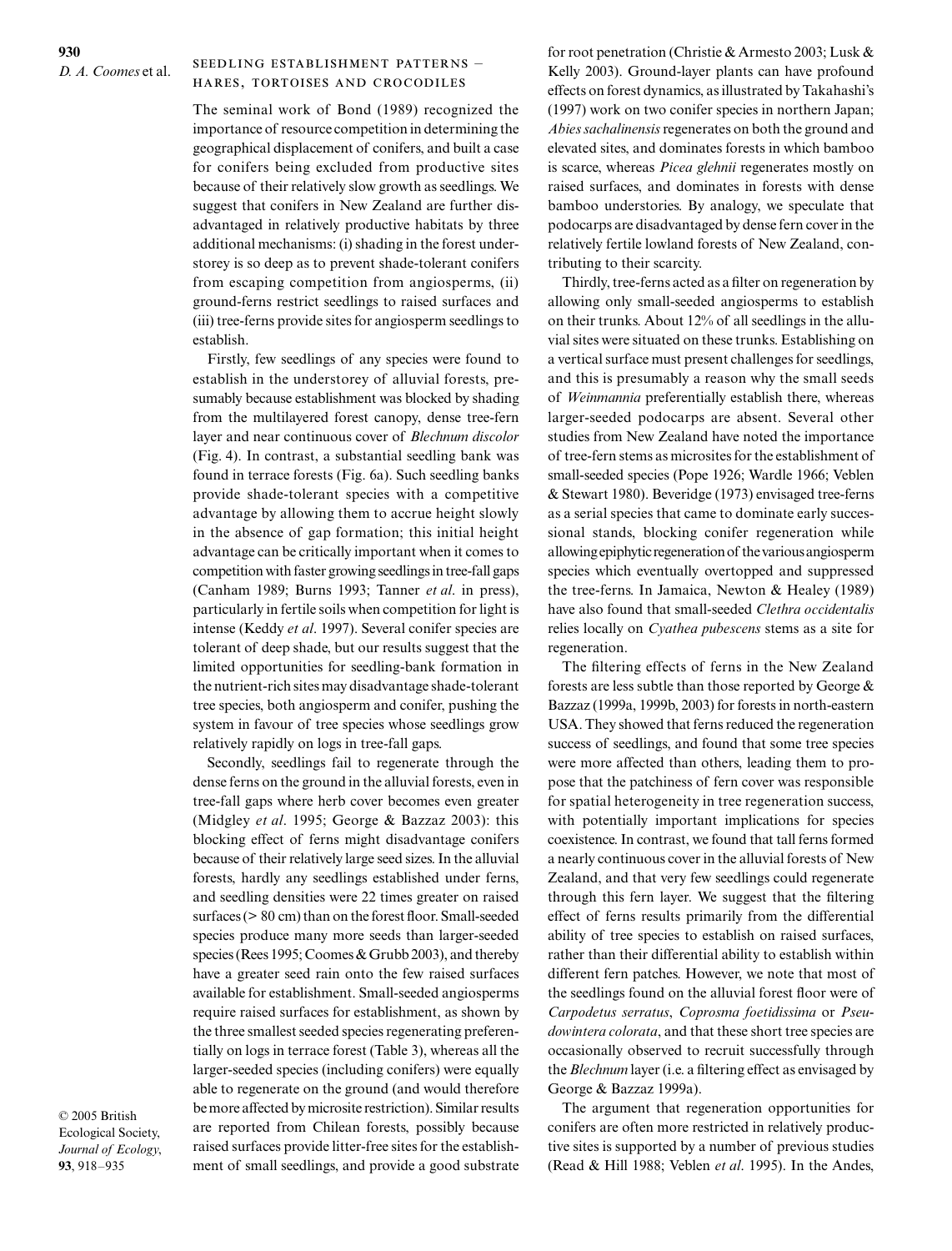*Resource competition and conifer distributions along a productivity gradient*

*Araucaria araucana* (Araucariaceae) is able to establish under open canopies of *Nothofagus antarctica*, which resprouts after fire in drier areas (Burns 1993; Veblen *et al*. 1995). However, in the more mesic Chilean forests, *Araucaria* seedlings do not establish under closed stands of *N. antarctica* or *N. dombeyi*, but rely on large tree-fall gaps (Veblen 1982). Similarly, *A. araucana* grows under *N. antarctica* or *N. dombeyi* in relatively open Argentinian forests, taking advantage of small gaps as they arise (Burns 1993), but opportunities for regeneration are more limited on mesic sites where *N. dombeyi* grows faster and forms a denser canopy (Veblen *et al*. 1995). *Fitzroya cupressoides* seedlings are commonly found in the understorey of forests in Chilean mountains, but at lower altitudes in Chile they are less frequent at lower altitudes, and are increasingly restricted to areas of large disturbance (Donoso *et al*. 1993; Veblen *et al*. 1995). The same observation has been made for podocarps in South Africa (Midgley *et al*. 1995) and Tasmania (Read & Hill 1988). Together, these various strands of evidence suggest that competition from ground-layer herbs and ferns reduces regeneration opportunities in relatively productive habitats, and contributes to the relatively low abundance of conifers in such habitats.

#### **Conclusions and future research**

Our results suggest that modern angiosperms dominate many productive habitats because several mechanisms act in concert to reduce regeneration opportunities for conifers. The argument that angiosperms gain an advantage against New Zealand's conifers by having small seed size and tolerance of shade is consistent with recent palaeoecological evidence that identifies these traits as setting the angiosperms apart from Early Cretaceous conifers (Feild *et al*. 2004). Research is needed to identify the escape mechanisms that are employed by those conifers that can persist on relatively productive sites. For example, manipulation experiments are required to quantify the extent to which seedlings are out-competed by ground-ferns, and to discover whether tree-ferns facilitate regeneration by allowing epiphytic establishment, while simultaneously competing with those seedlings for resources. *Dacrycarpus dacrydioides* dominates expanses of forest on the relatively fertile alluvial floodplains in New Zealand (Wardle 1991; Duncan 1993), and there is substantial evidence to suggest that such conifers persist as 'pioneer' species that regenerate after catastrophic disturbance (Wardle 1991; Wells *et al*. 2001). The reasons why podocarps have colonization advantages after catastrophic disturbances are not entirely resolved. In the forests examined here, conifers are relatively large-seeded, and consequently produce fewer seeds per unit area, and so do not have a colonization advantage in that respect. However, podocarp seeds have a pseudo-aril, which facilitates long-distance dispersal by birds (Wardle 1991), and this attribute may provide a colonization advantage. Addi-

© 2005 British Ecological Society, *Journal of Ecology*, **93**, 918–935

tionally, it is suggested that the conservative physiology of conifers may allow them to tolerate the inhospitable conditions on fresh alluvial surfaces, volcanic ash deposits and landslide successions (Ogden & Stewart 1995; Richardson 2000). The long lifespan of southern conifers is likely to be important in allowing persistence from one rare catastrophic disturbance event to the next (Enright & Ogden 1995; Veblen *et al*. 1995; Lusk & Smith 1998; Loehle 2000; Lusk & Del Pozo 2002), consistent with 'storage-effect' models (Chesson & Huntley 1997); a single catastrophic disturbance every thousand years may be sufficient to maintain conifers as dominant elements in forests (Wells *et al*. 2001).

#### **Acknowledgements**

This is a Waitutu Ecosystem Project paper. Data were collected on Department of Conservation and Maoriowned land currently managed by the Department of Conservation; we thank both groups for their substantial help. We thank the many summer workers and Landcare Research staff who contributed towards data collection and entry, and Craig Ross in particular for his technical support. Hugh Wilson kindly agreed to the use of his drawings to produce Fig. 4. Peter Bellingham, Peter Grubb and Richard Duncan provided helpful advice on the manuscript. This research was supported by the Foundation for Research, Science and Technology (New Zealand), the Natural Environmental Research Council (UK), a Conacyt-SEP studentship (for AGA, Mexico), Department of Conservation and by investment of retained earnings by Landcare Research (New Zealand).

#### **References**

- Allan, H.H. (1961) *Flora of New Zealand*, Vol. 1. Government Printer, Wellington.
- Armesto, J.J., Villagrán, C., Aravena, J.C., Perez, C., Smith-Ramirez, C., Cortés, M. & Hedin, L. (1995) Conifer forests of the Chilean coastal range. *Ecology of the Southern Conifers* (eds N.J. Enright & R.S. Hill), pp. 64–80. Melbourne University Press, Australia.
- Augspurger, C.K. (1984) Seedling survival of tropical tree species – interactions of dispersal distance, light-gaps, and pathogens. *Ecology*, **65**, 1705–1712.
- Baylis, G.T.S., McNabb, R.F.R. & Morrison, T.M. (1963) The mycorrhizal nodules of podocarps. *Transactions of the British Mycology Society*, **46**, 378–384.
- Becker, P. (2000) Competition in the regeneration niche between conifers and angiosperms: Bond's slow seedling hypothesis. *Functional Ecology*, **14**, 401–412.
- Berendse, F. & Aerts, R. (1987) Nitrogen-use efficiency: a biologically meaningful definition? *Functional Ecology*, **1**, 293–296.
- Beveridge, A.E. (1973) Regeneration of podocarps in a central North Island podocarp forest. *New Zealand Journal of Forestry*, **11**, 48–55.
- Blakemore, L.C., Searle, P.L. & Daly, B.K. (1987) *Methods for Chemical Analysis of Soils*. NZ Soil Bureau Science Report 80. DSIR, Wellington.
- Bloor, J.M.G. & Grubb, P.J. (2003) Growth and mortality in high and low light: trends among 15 shade-tolerant tropical rain forest tree species. *Journal of Ecology*, **91**, 77–85.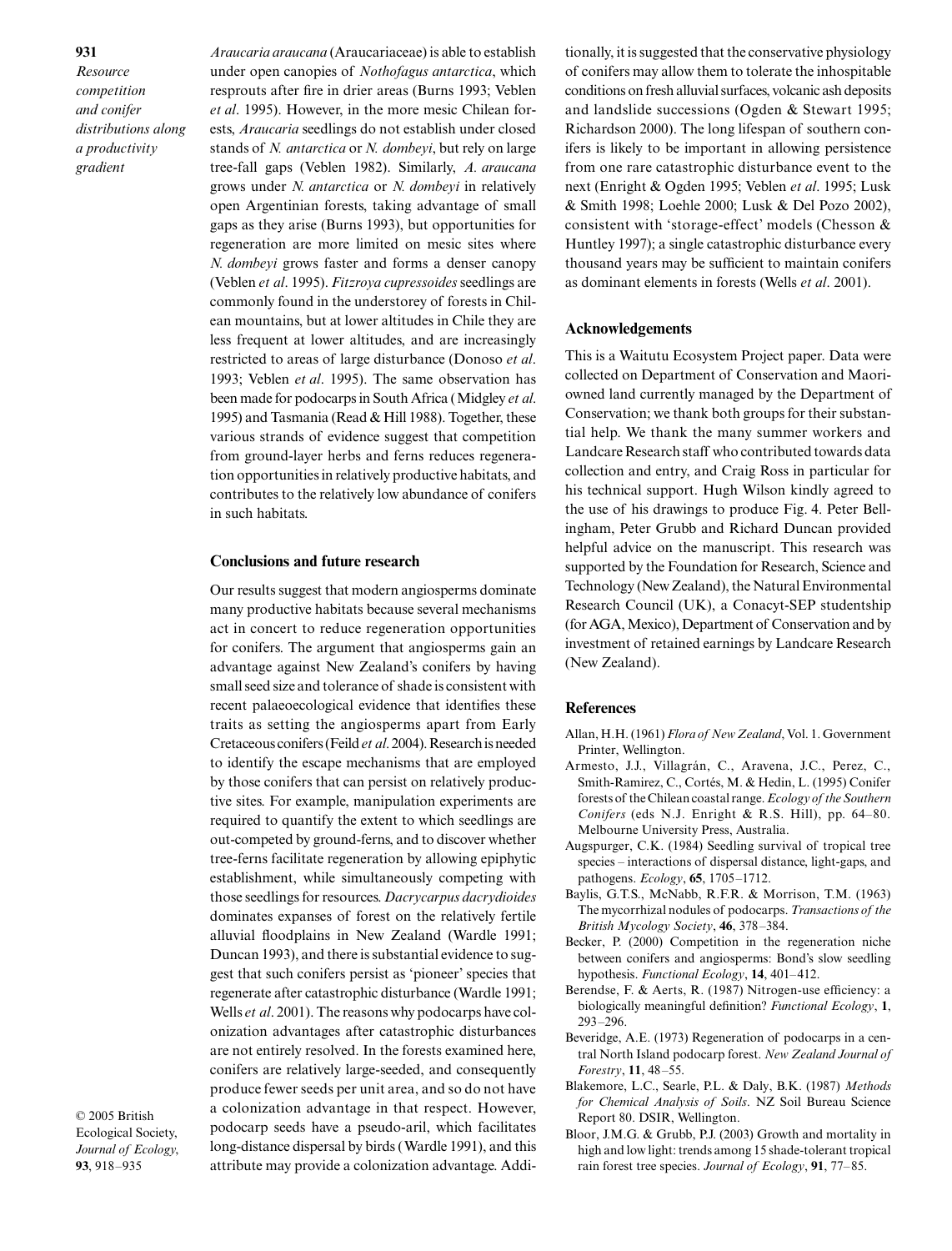- Bond, W.J. (1989) The tortoise and the hare: ecology of angiosperm dominance and gymnosperm persistence. *Biological Journal of the Linnean Society*, **36**, 227–249.
- Brodribb, T. & Hill, R.S. (1997) Light response characteristics of a morphologically diverse group of southern hemisphere conifers as measured by chlorophyll fluorescence. *Oecologia*, **110**, 10–17.
- Burns, B.R. (1993) Fire-induced dynamics of *Araucaria araucana – Nothofagus antarctica* forest in the southern Andes. *Journal of Biogeography*, **20**, 669–685.
- Burslem, D.F.R.P., Grubb, P.J. & Turner, I.M. (1996) Responses to simulated drought and raised nitrogen supply among shade-tolerance tree seedlings of lowland tropical forest in Singapore. *Biotropica*, **28**, 636–648.
- Canham, C.D. (1989) Different responses to gaps among shade-tolerant tree species. *Ecology*, **69**, 786–795.
- Canham, C.D., Denslow, J.S., Platt, W.J., Runkle, J.R. & White, P.S. (1990) Light regimes beneath closed canopies and tree-fall gaps in temperate and tropical forests. *Canadian Journal of Forest Research*, **20**, 620–631.
- Chadwick, O.A., Derry, L.A., Vitousek, P.M., Huebert, B.J. & Hedin, L.O. (1999) Changing sources of nutrients during four million years of ecosystem development. *Nature*, **397**, 491–497.
- Chapin, F.S. (1980) The mineral nutrition of wild plants. *Annual Review of Ecology and Systematics*, **11**, 233–260.
- Chazdon, R.L. (1988) Sunflecks in the forest understorey. *Advances in Ecological Research*, **18**, 1–63.
- Chesson, P. & Huntley, N. (1997) The roles of harsh and fluctuating conditions in the dynamics of ecological communities. *American Naturalist*, **150**, 519–553.
- Christensen, N.L. & Peet, R.K. (1984) Convergence during secondary forest succession. *Journal of Ecology*, **72**, 25–36.
- Christie, D.A. & Armesto, J.J. (2003) Regeneration microsites and tree species coexistence in temperate rain forests of Chiloe Island, Chile. *Journal of Ecology*, **91**, 776–784.
- Connor, H.E. & Edgar, E. (1987) Name changes in the indigenous New Zealand flora, 1960–86, and Nomina Nova IV, 1983–86. *New Zealand Journal of Botany*, **25**, 115–170.
- Coomes, D.A. & Grubb, P.J. (1996) Amazonian caatinga and related communities at La Esmeralda, Venezeula: forest structure, physiognomy, and control by soil factors. *Vegetatio*, **122**, 167–191.
- Coomes, D.A. & Grubb, P.J. (2000) Impacts of root competition in forests and woodlands: a theoretical framework and review of experiments. *Ecological Monographs*, **70**, 171– 207.
- Coomes, D.A. & Grubb, P.J. (2003) Colonization, tolerance, competition and seed-size variation within functional groups. *Trends in Ecology and Evolution*, **18**, 283–291.
- Cornwell, W.K. & Grubb, P.J. (2003) Regional and local patterns of plant species richness with respect to resource availability. *Oikos*, **100**, 417–428.
- Crawford, R.M.M. (1987) *Studies in Plant Survival*. Blackwell Scientific Publications, Oxford.
- Crawford, R.M.M., Jeffree, C.E. & Rees, W.G. (2003) Paludification and forest retreat in northern oceanic environments. *Annals of Botany*, **91**, 213–226.
- Crawley, M.J. (2002) *Statistical Computing an Introduction to Data Analysis Using S-PLUS*. John Wiley, Chichester.
- Crews, T.E., Kitayama, K., Fownes, J.H., Riley, R.H., Herbert, D.A., Mueller-Dombois, D. & Vitousek, P.M. (1995) Changes in soil phosphorus fractions and ecosystem dynamics across a long chronosequence in Hawaii. *Ecology*, **76**, 1407–1424.

© 2005 British Ecological Society, *Journal of Ecology*, **93**, 918–935

Dynamics of *Fitzroya cupressoides* forests in southern Chile. *Journal of Vegetation Science*, **4**, 303–312. Duncan, R.P. (1993) Flood disturbance and the coexistence of

Donoso, C., Sandoval, V., Grez, R. & Rodríguez, J. (1993)

species in a lowland podocarp forest, south Westland, New Zealand. *Journal of Ecology*, **81**, 403–416.

- Ellenberg, H. (1988) *The Vegetation Ecology of Europe*. Cambridge University Press, Cambridge.
- Ellenberg, H., Mayer, R. & Schauermann, J. (1986) *Ökosystemforschung*. Ulmer, Stuttgart.
- Elser, J.J., Sterner, R.W., Gorokhova, E., Fagan, W.F., Markow, T.A., Cotner, J.B., Harrison, J.F., Hobbie, S.E., Odell, G.M. & Weider, L.J. (2000) Biological stoichiometry from genes to ecosystems. *Ecology Letters*, **3**, 540–550.
- Enright, N.J. & Ogden, J. (1995) The southern conifers a synthesis. *Ecology of the Southern Conifers*(eds N.J. Enright & R.S. Hill), pp. 271–287. Melbourne University Press, Melbourne.
- Feild, T.S., Arens, N.C., Doyle, J.A., Dawson, T.E. & Donoghue, M.J. (2004) Dark and disturbed: a new image of early angiosperm ecology. *Paleobiology*, **30**, 82–107.
- Gentry, A.H. & Emmons, L.H. (1987) Geographical variation in fertility, phenology, and composition of the understorey of neotropical forests. *Biotropica*, **29**, 216–227.
- George, L.O. & Bazzaz, F.A. (1999a) The fern understory as an ecological filter: emergence and establishment of canopytree seedlings. *Ecology*, **80**, 833–845.
- George, L.O. & Bazzaz, F.A. (1999b) The fern understory as an ecological filter: growth and survival of canopy tree seedlings. *Ecology*, **80**, 846–856.
- George, L.O. & Bazzaz, F.A. (2003) The herbaceous layer as a filter determining spatial pattern in forest tree regeneration. *The Herbaceous Layer in Forests of Eastern North America* (eds F. S. Gilliam & M. R. Roberts), pp. 265–282. Oxford University Press, New York.
- Gilliam, F.S. & Roberts, M.R. (2003) Interactions between the herbaceous layer and overstory canopy of eastern forests: a mechanism for linkage. *The Herbaceous Layer in Forests of Eastern North America* (eds F.S. Gilliam & M.R. Roberts), pp. 198–223. Oxford University Press, New York.
- Givnish, T.J. (1999) On the causes of gradients in tropical tree diversity. *Journal of Ecology*, **87**, 193–210.
- de Grandpré, L., Bergeron, Y., Nguyen, T., Boudreault, C. & Grandin, P. (2003) Vegetation in the boreal forest of Quebec. *The Herbaceous Layer in Forests of Eastern North America* (eds F.S. Gilliam & M.R. Roberts), pp. 238–264. Oxford University Press, New York.
- Grime, J.P. (1979) *Plant Strategies and Vegetation Processes*. John Wiley, Chichester.
- Grubb, P.J. (1987) Global trends in species-richness in terrestrial vegetation: a view from the northern hemisphere. *Organization of Communities Past and Present* (eds J.H.R. Gee & P.S. Giller), pp. 99–118. Blackwell Scientific Publications, Oxford.
- Hewitt, A.E. (1988) *New Zealand Soil Classification*. Landcare Research Science Series no. 1. Manaaki Whenua Press, Christchurch.
- Humphrey, J.W. & Swaine, M.D. (1997) Factors affecting the natural regeneration of *Quercus* in Scottish oakwoods I. Competition from *Pteridium aquilinum*. *Journal of Applied Ecology*, **34**, 577–584.
- Hurst, S.E., Turnbull, M.H. & Norton, D.A. (2002) The effect of plant light environment on mycorrhizal colonisation in field-grown seedlings of podocarp–angiosperm forest tree species. *New Zealand Journal of Botany*, **40**,  $65 - 72.$
- Huston, M.A. (1994) *Biological Diversity: the Coexistence of Species on Changing Landscapes*. Cambridge University Press, Cambridge.
- June, S.R. & Ogden, J. (1975) Studies on the vegetation of Mount Colenso, New Zealand. 3. The population dynamics of red beech seedlings. *Proceedings of the New Zealand Ecological Society*, **22**, 61–66.
- Keddy, P.A., Twolan-Strutt, L. & Shipley, B. (1997) Experimental evidence that interspecific competitive asymmetry increases with soil productivity. *Oikos*, **80**, 253–256.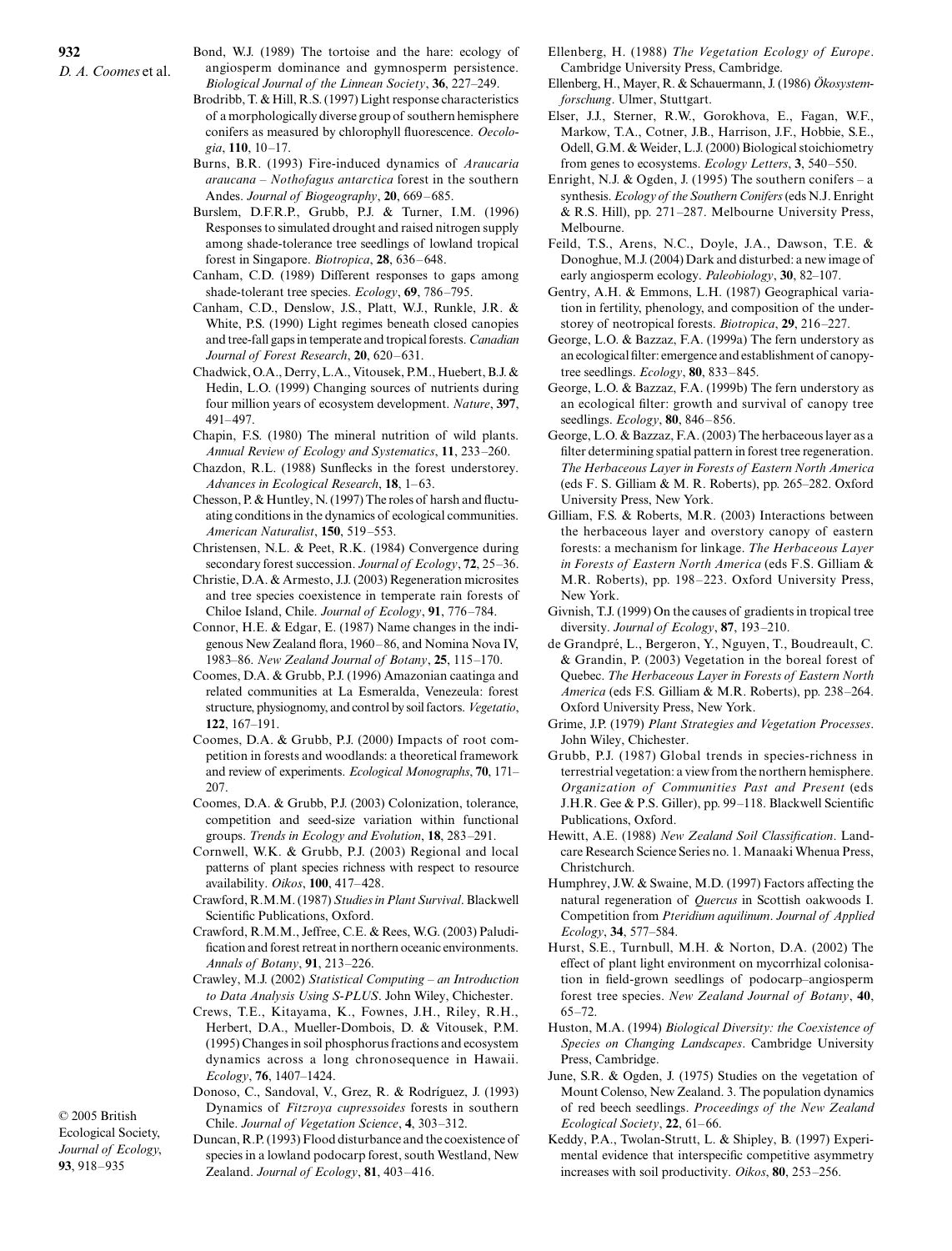*Resource competition and conifer distributions along a productivity gradient*

- Kitayama, K., Schuur, E.A.G., Drake, D.R. & Mueller-Dombois, D. (1997) Fate of a wet montane forest during soil ageing in Hawaii. *Journal of Ecology*, **85**, 669–679.
- Kobe, R.K., Pacala, S.W., Silander, J.A. & Canham, C.D. (1995) Juvenile tree survivorship as a component of shadetolerance. *Ecological Applications*, **5**, 517–532.
- Koerselman, W. & Meuleman, A.F.M. (1996) The vegetation N: P ratio: a new tool to detect the nature of nutrient limitation. *Journal of Applied Ecology*, **33**, 1441–1450.
- Kohyama, T. & Grubb, P.J. (1994) Below- and above-ground allometries of shade-tolerant seedlings in a Japanese warmtemperate rain forest. *Functional Ecology*, **8**, 229–236.
- Lees, J.C. (1972) Soil aeration and Sitka spruce seedling growth in peat. *Journal of Ecology*, **60**, 343–349.
- Lehmann, A., Leathwick, J.R. & Overton, J.M. (2002) Assessing New Zealand fern diversity from spatial predictions of species assemblages. *Biodiversity and Conservation*, **11**, 2217–2238.
- Loehle, C. (2000) Strategy space and the disturbance spectrum: a life-history model for tree species coexistence. *American Naturalist*, **156**, 14–33.
- Lusk, C.H. (2001) Leaf life spans of some conifers of the temperate forests of South America. *Revista Chilena de Historia Natural*, **74**, 711–718.
- Lusk, C.H. & Del Pozo, A. (2002) Survival and growth of seedlings of 12 Chilean rainforest trees in two light environments: gas exchange and biomass distribution correlates. *Austral Ecology*, **27**, 173–182.
- Lusk, C.H. & Kelly, C.K. (2003) Interspecific variation in seed size and safe sites in a temperate rain forest. *New Phytologist*, **158**, 535–541.
- Lusk, C.H. & Smith, B. (1998) Life history differences and tree species coexistence in an old-growth New Zealand rain forest. *Ecology*, **79**, 795–806.
- Lusk, C.H., Wright, I. & Reich, P.B. (2003) Photosynthetic differences contribute to competitive advantage of evergreen angiosperm trees over evergreen conifers in productive habitats. *New Phytologist*, **160**, 329–336.
- Macdonald, G.M. & Lin, F. (1999) Factors influencing size inequality in peatland black spruce and tamarack: evidence from post-drainage release growth. *Journal of Ecology*, **87**, 404–412.
- Mark, A.F., Grealish, G., Ward, C.M. & Wilson, J.B. (1988) Ecological studies of a marine terrace sequence in the Waitutu Ecological District of southern New Zealand. Part 1: The vegetation and soil patterns. *Journal of the Royal Society of New Zealand*, **18**, 29–58.
- McDonald, D. & Norton, D.A. (1992) Light environments in temperate New Zealand podocarp rainforests. *New Zealand Journals of Ecology*, **16**, 15–22.
- Meurk, C.D., Foggo, M.N., Thomson, B.M., Bathhurst, E.T.J. & Crompton, M.B. (1994) Ion-rich precipitation and vegetation pattern on subantarctic Campbell Island. *Arctic and Alpine Research*, **26**, 281–289.
- Midgley, J.J. & Bond, W.J. (1991) Ecological aspects of the rise of angiosperms – a challenge to the reproductive hypotheses. *Biological Journal of the Linnean Society*, **44**, 81–92.
- Midgley, J.J., Bond, W.J. & Geldenhuys, C.J. (1995) The ecology of southern African conifers. *Ecology of the Southern Conifers* (eds N.J. Enright & R.S. Hill), pp. 64–80. Melbourne University Press, Melbourne.
- Miller, R.B. (1961) The chemical composition of rainwater at Taita, New Zealand, 1956–1958. *New Zealand Journal of Science*, **4**, 844–853.
- Monk, C.D. (1966) An ecological significance of evergreenness. *Ecology*, **47**, 504–505.

© 2005 British Ecological Society, *Journal of Ecology*, **93**, 918–935

Newton, A.C. & Healey, J.R. (1989) Establishment of *Clethra occidentalis* on stems of the tree-fern *Cyathea pubescens* in a Jamaican montane rain-forest. *Journal of Tropical Ecology*, **5**, 441–445.

- Ogden, J. & Stewart, G.H. (1995) Community dynamics of New Zealand conifers. *Ecology of the Southern Conifers* (eds N. J. Enright & R. S. Hill), pp. 81–119. Melbourne University Press, Melbourne.
- Osunkoya, O.O., Ash, J.E., Graham, A.W. & Hopkins, M.S. (1993) Growth of tree seedlings in tropical rain-forests of North Queensland, Australia. *Journal of Tropical Ecology*, **9**, 1–18.
- Pacala, S.W., Canham, C.D., Saponara, J., Silander, J.A., Kobe, R.K. & Ribbens, E. (1996) Forest models defined by field measurements: estimation, error analysis, and dynamics. *Ecological Monographs*, **66**, 1–43.
- Pages, J.P. & Michalet, R. (2003) A test of the indirect facilitation model in a temperate hardwood forest of the northern French Alps. *Journal of Ecology*, **91**, 932–940.
- Pope, A. (1926) The role of tree-fern in the New Zealand bush. *New Zealand Journal of Science and Technology*, **8**, 85–93.
- Raunkiaer, C. (1934) *The Life Forms of Plants and Statistical Plant Geographyraphy*. Clarendon Press, Oxford.
- Raven, P.H. (1977) A suggestion concerning the Cretaceous rise to dominance of the angiosperms. *Evolution*, **31**, 451– 452.
- Read, J. & Hill, R.S. (1988) The dynamics of some rainforest associations in Tasmania. *Journal of Ecology*, **83**, 558–574.
- Rees, M. (1995) Community structure in sand dune annuals is seed weight a key quantity? *Journal of Ecology*, **83**, 857– 863.
- Rees, M., Condit, R., Crawley, M., Pacala, S. & Tilman, D. (2001) Long-term studies of vegetation dynamics. *Science*, **293**, 650–655.
- Richardson, D.M. (2000) *Ecology and Biogeography of Pinus*. Cambridge University Press, Cambridge.
- Richardson, S.J., Peltzer, D.A., Allen, R.B., McGlone, M.S. & Parfitt, R.L. (2004) Rapid development of P limitation in temperate rainforest along the Franz Joseph soil chronosequence. *Oecologia*, **139**, 267–276.
- Russell, A.J., Bidartonda, M. & Butterfield, B.G. (2002) Mycorrhizal nodules in Podocarpaceae: ultrastructure and molecular identification of fungi. *New Phytologist*, **156**, 283–295.
- Russell, A.E., Raich, J.W. & Vitousek, P.M. (1998) The ecology of the climbing fern *Dicranopteris linearis* on windward Mauna Loa, Hawaii. *Journal of Ecology*, **86**, 765–779.
- Silins, U. & Rothwell, R.L. (1999) Spatial patterns of aerobic limit depth and oxygen diffusion rate at two peatlands drained for forestry in Alberta. *Canadian Journal of Forest Research*, **29**, 53–61.
- Smith, S.M. & Lee, W.G. (1984) Vegetation and soil development on a Holocene river terrace sequence, Arawata Valley, South Westland, New Zealand. *New Zealand Journal of Science*, **27**, 187–196.
- Sperry, J.S. & Sullivan, J.E. (1992) Xylem embolism in response to freeze–thaw cycles and water stress in ringporous, diffuse-porous and conifer trees. *Plant Physiology*, **88**, 581–587.
- Takahashi, K. (1997) Regeneration and coexistence of two subalpine conifer species in relation to dwarf bamboo in the understorey. *Journal of Vegetation Science*, **8**, 529–536.
- Tanner, E.V.J., Teo, V.K., Coomes, D.A. & Midgley, J.J. (in press) Pair-wise competition amongst seedlings of ten dipterocarp species: the role of initial height, growth rate and leaf attributes. *Journal of Tropical Ecology*.
- Tessier, J.T. & Raynal, D.J. (2003) Use of nitrogen to phosphorus ratios in plant tissue as an indicator of nutrient limitation and nitrogen saturation. *Journal of Applied Ecology*, **40**, 523–534.
- Tilman, D. (1982) *Resource Competition and Community Structure*. Princeton University Press, Princeton, New Jersey.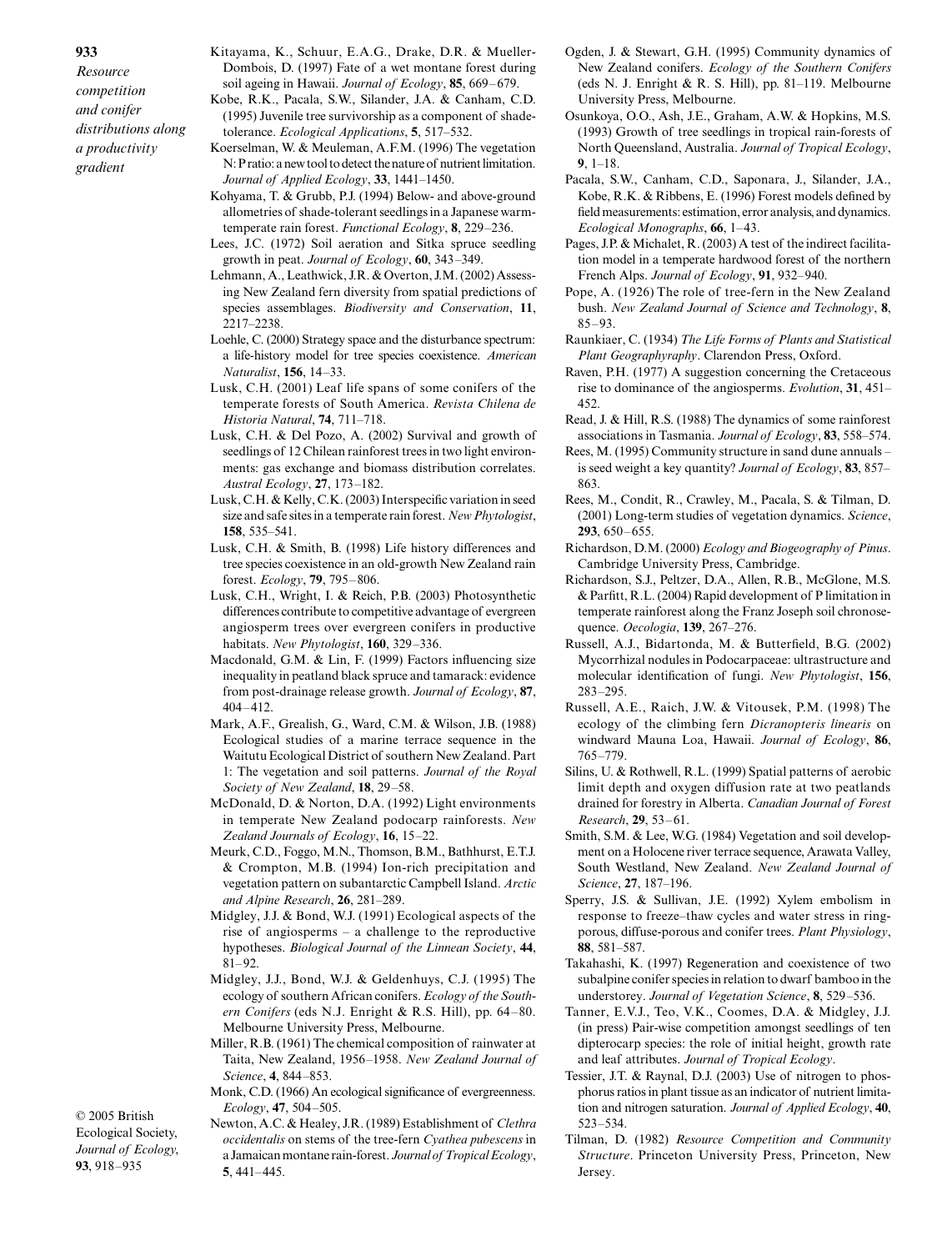- Tilman, D. (1988) *Plant Strategies and the Dynamics and Structures of Plant Communities*. Princeton University Press, Princeton, New Jersey.
- Toumey, J.W. & Korstian, C.F. (1937) *Foundations of Silviculture upon an Ecological Basis*. Wiley, New York.
- Veblen, T.T. (1989) Tree regeneration responses to gaps along a transandean gradient. *Ecology*, **70**, 541–543.
- Veblen, T.T., Burns, B.T., Kitzberger, T., Lara, A. & Villalba, R. (1995) The ecology of conifers of southern South America. *Ecology of the Southern Conifers* (eds N.J. Enright & R.S. Hill), pp. 120–155. Melbourne University Press, Melbourne.
- Veblen, T.T. & Stewart, G.H. (1980) Comparison of forest structure and regeneration on Bench and Stewart Islands, New Zealand. *New Zealand Journal of Ecology*, **3**, 5– 68.
- Verhoeven, W., Herrmann, R., Eiden, R. & Klemm, O. (1987) A comparison of the chemical composition of fog and rainwater collected in the Fichtlgebirge, FRG, and from the South Island of New Zealand. *Theoretical and Applied Climatology*, **38**, 210–221.
- Vitousek, P. (1982) Nutrient cycling and nutrient use efficiency. *American Naturalist*, **119**, 553–572.
- Vitousek, P.M. (2004) *Nutrient Cycling and Limitation: Hawai'i as a Model System*. Princeton University Press, Princeton, New Jersey.
- Vitousek, P.M. & Farrington, H. (1997) Nutrient limitation and soil development: experimental test of a biogeochemical theory. *Biogeochemistry*, **37**, 63–75.
- Vitousek, P.M., Turner, D.R. & Kitayama, K. (1998) Foliar nutrients during long-term soil development in Hawaiian montane rainforest. *Ecology*, **76**, 712–720.
- Walker, L.R. & del Moral, R. (2003) *Primary Succession and Ecosystem Rehabilitation*. Cambridge University Press, Cambridge.
- Walker, T.W. & Syers, J.K. (1976) The fate of phosphorus during pedogenesis. *Geoderma*, **15**, 1–19.
- Ward, C.M. (1988) Marine terraces of the Waitutu district

and their relation to the late Cenozoic tectonics of the southern Fiordland region, New Zealand. *Journal of the Royal Society of New Zealand*, **18**, 1–28.

- Wardle, P. (1966) Biological flora of New Zealand. 1. *Weinmannia racemosa* Linn. F. (Cunoniaceae). Kamahi. *New Zealand Journal of Botany*, **4**, 114–131.
- Wardle, P. (1991) *Vegetation of New Zealand*. Cambridge University Press, Cambridge.
- Wardle, D.A., Walker, L.R. & Bardgett, R.D. (2004) Ecosystem properties and forest decline in contrasting long-term chronosequences. *Science*, **305**, 509–513.
- Webb, C.J. & Simpson, M.J.A. (2001) *Seeds of New Zealand Gymnosperms and Dicotyledons*. Manuka Press in cooperation with Caxton Press, Christchurch.
- Wells, A., Duncan, R.P. & Stewart, G.H. (2001) Forest dynamics in Westland, New Zealand: the importance of large, infrequent earthquake-induced disturbance. *Journal of Ecology*, **89**, 1006–1018.
- Whitehead, D., Walcroft, A.S., Griffin, K.L., Tissue, D.T., Turnbull, M.H., Engel, V., Brown, K.J. & Schuster, W.S.F. (2004) Scaling carbon uptake from leaves to canopies: insights from two forests with contrasting properties. *Forests at the Land–Atmosphere Interface* (eds M. Mencuccini, J. Grace, J. Moncrieff & K. G. McNaughton), pp. 231–254. CAB International, Wallingford.
- Wilson, H.D. (1994) *Field Guide: Stewart Island Plants*. Manuka Press, Christchurch.
- Wiser, S.K., Bellingham, P.J. & Burrows, L.E. (2001) Managing biodiversity information: development of New Zealand's National Vegetation Survey databank. *New Zealand Journal of Ecology*, **25**, 1–17.
- Wright, S.J. (1992) Seasonal drought, soil fertility and the species density of tropical forest plant-communities. *Trends in Ecology and Evolution*, **7**, 260–263.

*Received 6 October 2004 revision accepted 11 January 2005 Handling editor: Frank Gilliam*